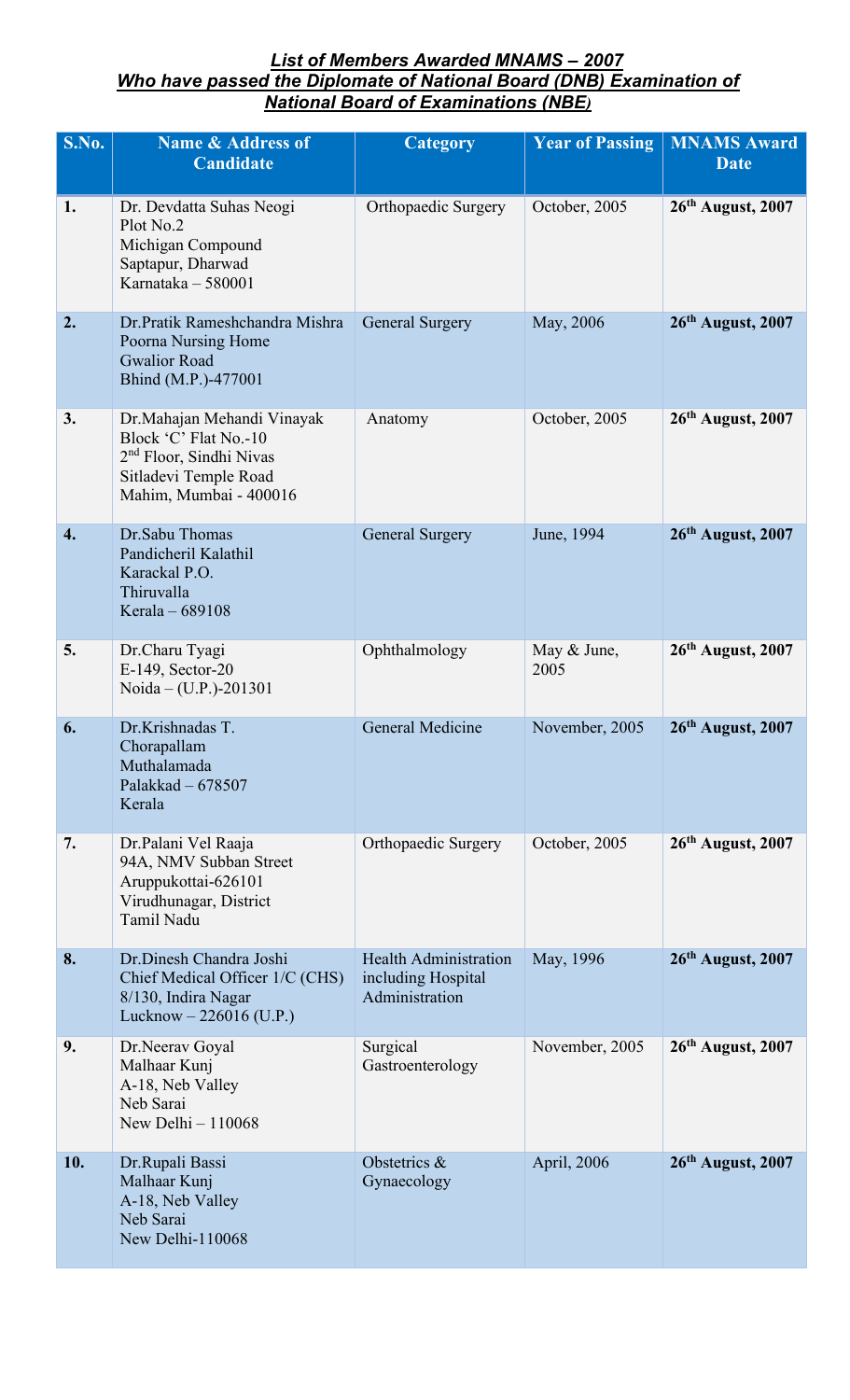| 11. | Dr. Suddhasattwa Sen<br>393, Jodhpur Park<br>$Apartment - 2A$<br>Kolkata - 700068                                                                                    | <b>General Surgery</b>      | June, 2006          | 26th August, 2007   |
|-----|----------------------------------------------------------------------------------------------------------------------------------------------------------------------|-----------------------------|---------------------|---------------------|
| 12. | Dr.Pankaj Singla<br>Director & Consultant Eye<br>Surgeon<br>Shri Krishna Netralya and Dental<br>Clinic, Railway Road<br>Nangal - 140124                              | Ophthalmology               | June, 2006          | 26th August, 2007   |
| 13. | Dr.Rakesh Chugh<br>B/24 Kirti Nagar<br>New Delhi $-110015$                                                                                                           | Cardio Thoracic<br>Surgery  | May, 2006           | $26th$ August, 2007 |
| 14. | Dr.Sumitra Yadav<br>30 Nayapura<br>Aerodrome Road<br>Indore $-452005$ (M.P.)                                                                                         | Obstetrics &<br>Gynaecology | June, 1994          | $26th$ August, 2007 |
| 15. | Dr.Kiran Pal Rana<br>77/A2, First Floor<br>Dilshad Garden<br>Delhi - 110095                                                                                          | Psychiatry                  | November, 2001      | 26th August, 2007   |
| 16. | Dr.Sathya Jagannatha Rao<br>Kakade<br>209, $7th Cross$<br>Ist Stage, Indiranagar<br>Bangalore $-560038$                                                              | Ophthalmology               | May & June,<br>2005 | $26th$ August, 2007 |
| 17. | Dr.Sanjeev Kumar Gupta<br>$B-1/226$<br>Yamuna Vihar<br>Delhi - 110053                                                                                                | Pathology                   | October, 2004       | $26th$ August, 2007 |
| 18. | Dr.Poonam Kumari<br>JE-33, IInd Floor (R Side)<br>Gupta Colony<br>Malviya Nagar<br>New Delhi $-110017$                                                               | Ophthalmology               | June, 2006          | 26th August, 2007   |
| 19. | Dr.Jiju George<br>A 101 Panchsheel Apartments<br>Sector-4, Plot 24<br>Dwaraka, Delhi-110075                                                                          | Orthopaedic Surgery         | October, 2005       | $26th$ August, 2007 |
| 20. | Dr.Prathamesh Srinivas Pai<br>Pai House, 2 <sup>nd</sup> Floor<br>601/E Ambedkar Road<br>Matunga<br>Mumbai - 400019                                                  | Otorhinolaryngology         | May, 1998           | $26th$ August, 2007 |
| 21. | Dr.Neetin Pralhad Mahajan<br>C/o Sharad V.Sonparote<br>301, Ajintha Cooperative<br>Housing Society, Ganesh Nagar<br>Dombivali West - 421202<br>District Thane (M.S.) | Orthopaedic Surgery         | April, 2006         | $26th$ August, 2007 |
| 22. | Dr.Rajiv Dhawan<br>C/o Shri Gulshan Dhawan<br>H.No.6, Gobind Nagar<br><b>Subash Road</b><br>Chheharta, Amritsar<br>Punjab $-143105$                                  | Otorhinolaryngology         | October, 2003       | 26th August, 2007   |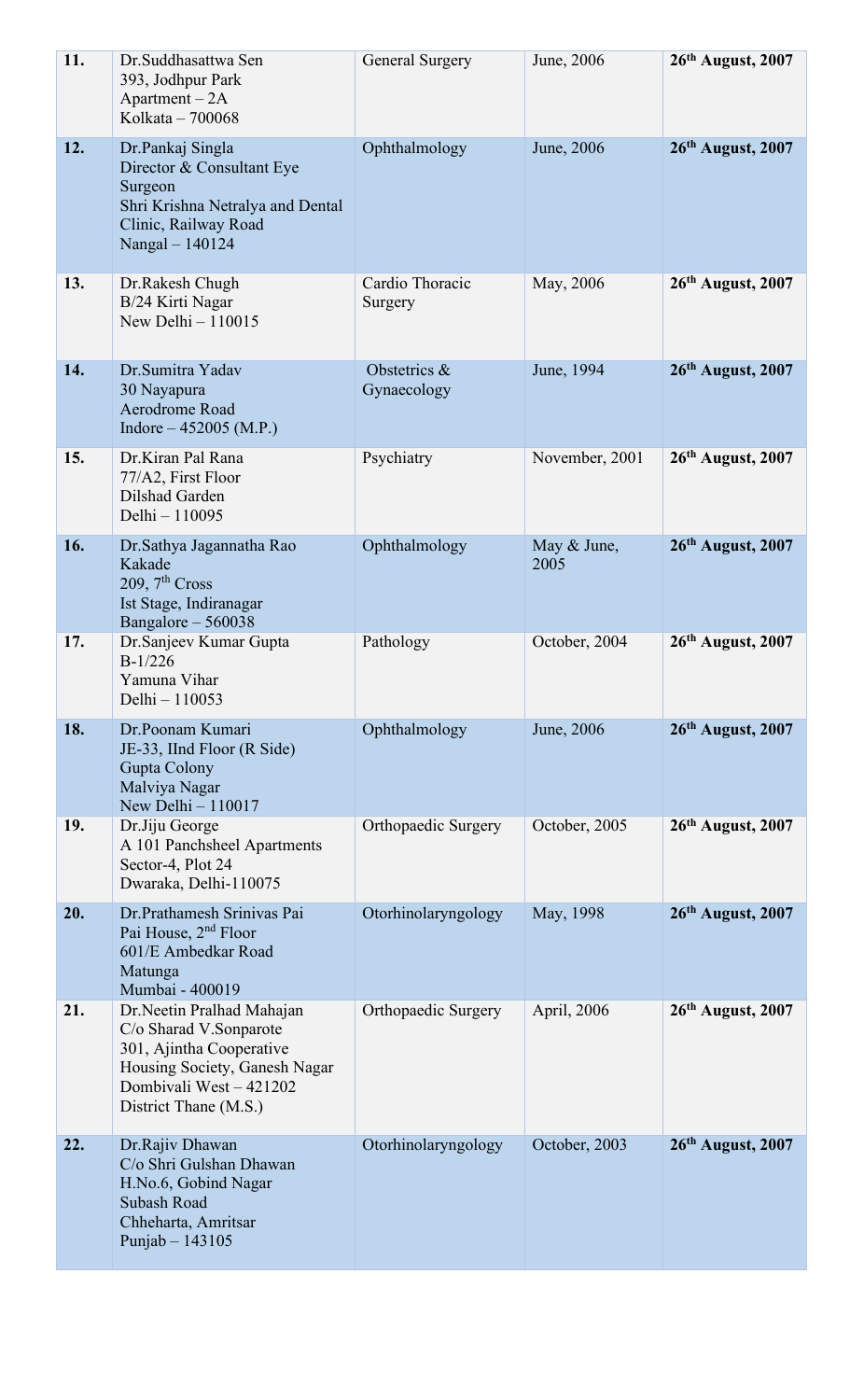| 23. | Dr. Sreeni E.<br>'Shreyas' Parayil Road<br>Elamakkara (P.O.)<br>Ernakulam<br>Kerala - 682026                                                             | Ophthalmology                 | November, 2001  | $26th$ August, 2007 |
|-----|----------------------------------------------------------------------------------------------------------------------------------------------------------|-------------------------------|-----------------|---------------------|
| 24. | Dr. Venugopalan Pallisseri<br>Gopalan<br>'Aravindam'<br>$TC-13/1827(37)$<br>Kumarapuram<br>Medical College (P.O.)<br>Trivandrum- 695011, (Kerala)        | Anaesthesiology               | June, 1995      | $26th$ August, 2007 |
| 25. | Dr.Sujatha S.<br>$TC-13/1827(37)$<br>'Aravindam'<br>Kumarapuram<br>Medical College (P.O.)<br>Trivandrum- 695011, Kerala                                  | Otorhinolaryngology           | April, 2003     | 26th August, 2007   |
| 26. | Dr. Yamuna R.<br>TC 12/1914, PJRRA E 24<br>Pothujanam Lane, Kumarapuram<br>Medical College P.O.<br>Trivandrum-695011                                     | Otorhinolaryngology           | April, 2003     | $26th$ August, 2007 |
| 27. | Dr.Jayeeta Samanta<br>Kazhaniparampil House<br>Nattakom P.O.<br>Kottayam – 686013 (Kerala)                                                               | Obstetrics and<br>Gynaecology | October, 2005   | $26th$ August, 2007 |
| 28. | Dr.Manoj Babu R.<br>Kazhaniparampil House<br>Nattakom PO<br>Kottayam $-686013$                                                                           | Obstetrics and<br>Gynaecology | October, 2005   | 26th August, 2007   |
| 29. | Dr.Sathiya K.<br>No.142, II Street<br>Kamaraj Avenue<br>Adyar<br>Chennai - 600020                                                                        | Otorhinolaryngology           | November, 1998  | 26th August, 2007   |
| 30. | Dr.Sunil Aggarwal<br>227-C, Mianwali Colony<br>Gurgaon - 122001<br>Haryana                                                                               | Otorhinolaryngology           | September, 2004 | 26th August, 2007   |
| 31. | Dr. Gohel Kalpesh Dalsukhray<br>A-1/3, Mpuh Staff Quarters<br><b>B/H Yogiraj Society</b><br>Civil Road, Nadiad-387001<br>(Gujarat)                       | Nephrology                    | September, 2004 | $26th$ August, 2007 |
| 32. | Dr. Shivraj Singh Chauhan<br>G-238 Palam Vihar<br>Gurgaon-122017<br>Haryana                                                                              | <b>General Surgery</b>        | May, 1993       | $26th$ August, 2007 |
| 33. | Dr.Anuj Bhatia<br>Clinical Fellow in Anaesthesia &<br>Pain Management<br>25 Grenville Street, Unit 2207<br>Toronto, Ontario, M4Y2 X 5,<br>Canada.        | Anaesthesiology               | December, 1999  | $26th$ August, 2007 |
| 34. | Dr.Parul<br><b>Staff Grade Doctor in Psychiatry</b><br>(Child & Adolescent)<br>25 Grenville Street, Unit 2207<br>Toronto, Ontario, M4Y 2 X 5,<br>Canada. | Obstetrics &<br>Gynaecology   | December, 1999  | $26th$ August, 2007 |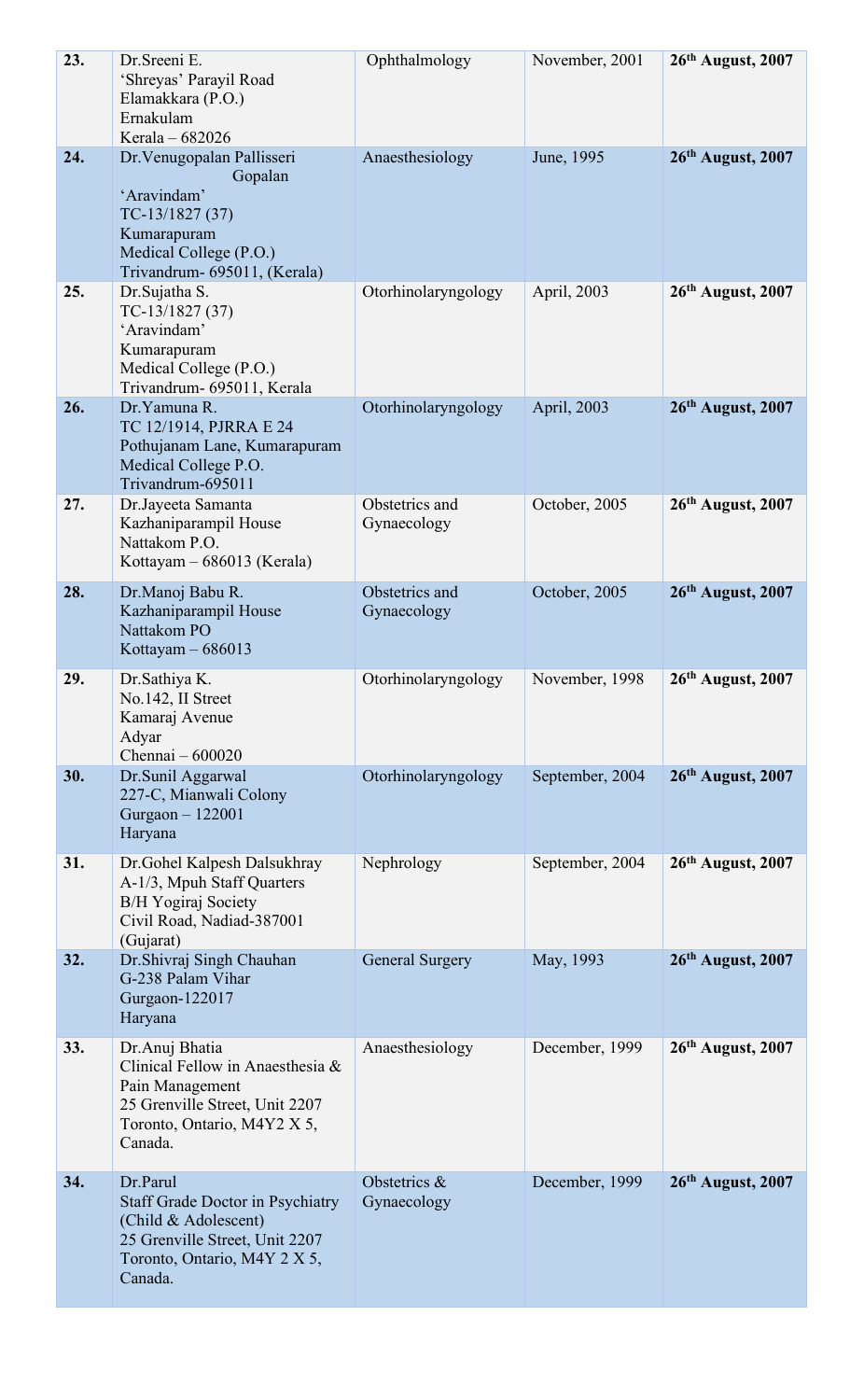| 35. | Dr.Raja Pandiyan<br>A-2, Lake View Homes<br>15 Deputy Collectors Colony<br>K.K.Nagar, Madurai<br>Tamil Nadu - 625020                           | Orthopaedic Surgery                 | October, 2005       | 26th August, 2007   |
|-----|------------------------------------------------------------------------------------------------------------------------------------------------|-------------------------------------|---------------------|---------------------|
| 36. | Dr. Bhandari Roshan Mangilal<br>Shri Tulasi Surgical and Criticare<br>Clinic, 1/A Talathi Colony<br>Nandvrbar, Maharashtra-425412              | General Medicine                    | April, 2006         | 26th August, 2007   |
| 37. | Dr.Jagadale Vivek Sanjivan<br>9, Nishigandha Colony<br>M.I.D.C., Satara-415004 (M.S.)                                                          | Orthopaedic Surgery                 | May, 2006           | $26th$ August, 2007 |
| 38. | Dr.Ridhi Ramesh Chandra<br>Gulati<br>C/o Gulati Nursing Home<br>Station Road, Shankar Nagar<br>Durg (C.G.)-491001.                             | Obstetrics and<br>Gynaecology       | October, 2004       | 26th August, 2007   |
| 39. | Dr.Anoop Mehta<br>Lower Ground Floor<br>Sonu' Manor, P.G.Road<br>Paradise<br>Secunderabad-3 (A.P.)                                             | General Medicine                    | May, 2006           | $26th$ August, 2007 |
| 40. | Dr.Lokesh Jindal<br>A-82, Sarita Vihar<br>New Delhi - 110076                                                                                   | Genito Urinary<br>Surgery (Urology) | October, 2005       | 26th August, 2007   |
| 41  | Dr.Putalapattu Sunil<br>Plot No. D-15<br>Road No.16, Filmnagar;<br>Jubilee Hills<br>Hyderabad $-500033$ (A.P.)                                 | Orthopaedic Surgery                 | October, 2004       | $26th$ August, 2007 |
| 42. | Dr.Priyanka Anurag Shrimal<br>D/o Dr.Dipak S.Shah<br>194 Second Floor<br>Khetwadi Main Road<br>10 <sup>th</sup> Lane Cornor<br>Mumbai - 400004 | Obstetrics and<br>Gynaecology       | <b>August, 2006</b> | 26th August, 2007   |
| 43. | Dr. Anurag Shrimal<br>C/o Dr.Dipak S.Shah<br>194, IInd Floor<br>Khetwadi Main Road<br>10 <sup>th</sup> Lane Cornor<br>Mumbai - 400004          | <b>General Surgery</b>              | May, 2006           | 26th August, 2007   |
| 44. | Dr.Jayanta Kumar Laik<br>110, Professional Flats<br>I.C.Road<br>Bistupur $-831001$                                                             | <b>Orthopaedic Surgery</b>          | November, 2005      | 26th August, 2007   |
| 45. | Dr.Patil Sandeep Sureshchandra<br>13, Nandadeep<br>Vidhyanagar, Near Nirmala<br>Convent High School Camp<br>Satara - 415001                    | Obstetrics and<br>Gynaecology       | October, 2005       | $26th$ August, 2007 |
| 46. | Dr.M.Balakumar<br>22, L.I.C. Colony<br>Perur Main Road<br>Coimbatore $-641026$<br>Tamil Nadu                                                   | <b>General Surgery</b>              | October, 2004       | 26th August, 2007   |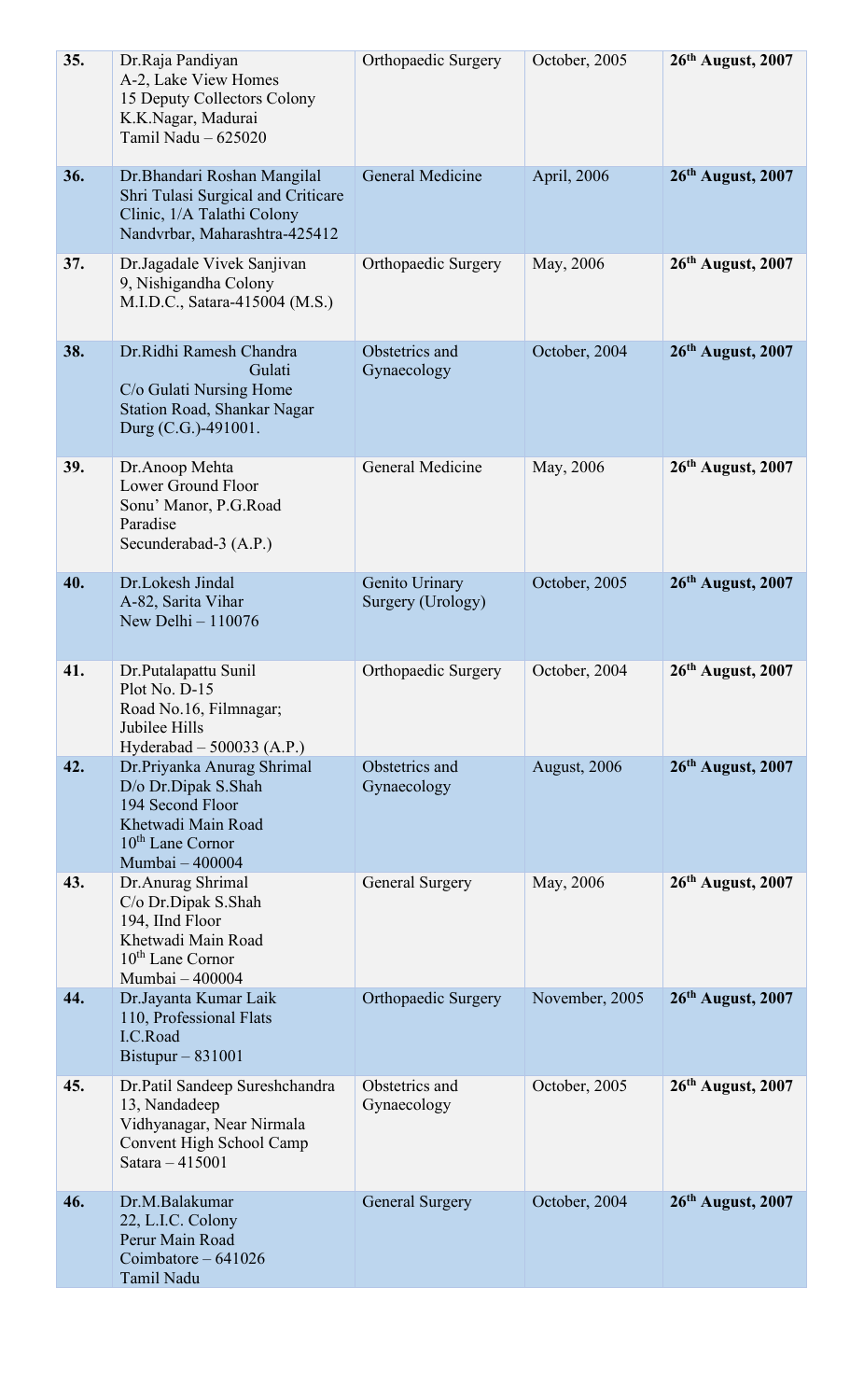| 47. | Dr.V.Vijayalakshmi<br>205, Preethi Towers<br>Urwa Market<br>Mangalore - 575006                                                                 | Otorhinolaryngology             | September, 2004 | $26th$ August, 2007 |
|-----|------------------------------------------------------------------------------------------------------------------------------------------------|---------------------------------|-----------------|---------------------|
| 48. | Dr.Preetha Unni A.<br>Aniyathodi House (PO)<br>Kanniampuram<br>Ottapalam<br>Palakkad Dist.<br>Kerala - 679104                                  | Dermatology $\&$<br>Venereology | May, 2005       | 26th August, 2007   |
| 49. | Dr.Nagesh H.S.<br>Flat 003, Abhishek Apartments<br>No.164, Jakkasandra<br>Main Road, Ist Block<br>Koramangala<br>Bangalore - 560034(Karnataka) | Orthopaedic Surgery             | April, 2006     | $26th$ August, 2007 |
| 50. | Dr. Shikha Shrivastava<br>606 West Ghamapur<br>Prachi Bhatnagar Hospital<br>Sheetlamai Road<br>Jabalapur.                                      | Obstetrics and<br>Gynaecology   | October, 2005   | 26th August, 2007   |
| 51. | Dr.Patil Rahul Rewaji<br>Flat No.B-7 & 8<br>Swapnashilp Appt.<br>Sanskarnagar, Patas Road<br>Daund, Dist. - Pune<br>Maharashtra - 413801       | Orthopaedic Surgery             | November, 2005  | $26th$ August, 2007 |
| 52. | Dr.Rahul Rajendraji Marothi<br>C/o Dr.R.T.Marothi<br>Tejshree<br>Nandgaon Road<br>Hinganghat, Dist. Wardha (M.S.)                              | General Medicine                | November, 2005  | $26th$ August, 2007 |
| 53. | Dr. Sandeep Nayak P.<br>63/4, Charu Chandru Place(East)<br>Kolkatta - 700033                                                                   | General Surgery                 | May, 2006       | $26th$ August, 2007 |
| 54. | Dr.Mohammed Aneez P.A.<br>"Shabnam" MN Road<br>Chalappuram (PO)<br>Kozhikode $-2$ , Kerala                                                     | <b>Orthopaedic Surgery</b>      | June, 2001      | $26th$ August, 2007 |
| 55. | Dr.Ritu Gadia<br>9/3 Ladies Hostel<br>A.I.I.M.S. Ansari Nagar<br>New Delhi - 110029                                                            | Ophthalmology                   | November, 2005  | $26th$ August, 2007 |
| 56. | Dr.Neeraj Jain<br>S/o Shri T.C.Jain<br>H.No.123 A<br>LIC Colony<br><b>AANA Sagar Circular Road</b><br>Ajmer, Rajasthan-305001                  | Ophthalmology                   | May, 2004       | $26th$ August, 2007 |
| 57. | Dr. Thiruvenkadam S.<br>145, Valayakara Street<br>Erode<br>Tamil Nadu - 638001                                                                 | Anaesthesiology                 | November, 2005  | $26th$ August, 2007 |
| 58. | Dr.Gulhima Chawla<br>K-105, Hauz Khas Enclave<br>New Delhi - 110016                                                                            | Dermatology $&$<br>Venereology  | April, 2006     | 26th August, 2007   |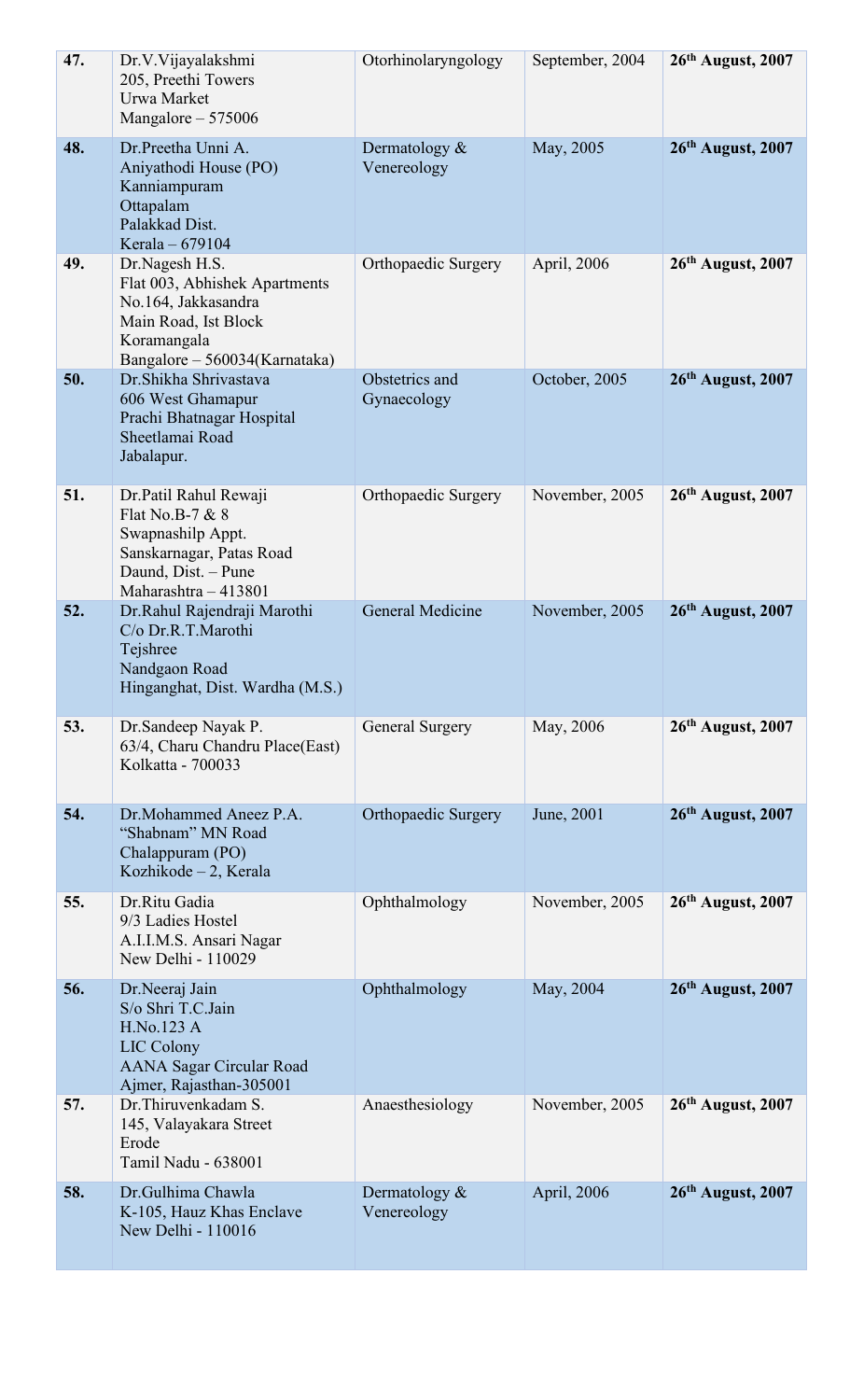| 59. | Dr.Biswas, P.S.<br>'Perumana'<br>Thamalam<br>Poojappura P.O.<br>Trivandrum $-695012$                                              | Anaesthesiology                   | May, 2000                   | $26th$ August, 2007 |
|-----|-----------------------------------------------------------------------------------------------------------------------------------|-----------------------------------|-----------------------------|---------------------|
| 60. | Dr.Leena Wadhwa<br>Flat No.225, Sector 9<br>Pocket-1, SFS/DDA, Gate No.3<br>Dwarka, New Delhi - 110075                            | Obstetrics &<br>Gynaecology       | May, 2002                   | 26th August, 2007   |
| 61. | Dr.Subrata Mandal<br>Boys Hostel 7/82<br>AIIMSCampus<br>Ansari Nagar<br>New Delhi - 110029                                        | Ophthalmology                     | November, 2005              | 26th August, 2007   |
| 62. | Dr. Shikha Singh<br>121 Jaipur House<br>Agra.                                                                                     | Obstetrics and<br>Gynaecology     | September/Octob<br>er, 2004 | 26th August, 2007   |
| 63. | Dr.Subrata Lahiri<br>147B, Pocket-I<br>Mayur Vihar<br>Phase $-1$<br>Delhi $-91$ .                                                 | Cardiology                        | May, 2004                   | $26th$ August, 2007 |
| 64. | Dr.Sasikala L.<br>'Saritha', 50/2210-B<br>Edapally North, P.O.<br>Kochi - 682024, Kerala                                          | <b>General Medicine</b>           | September, 2006             | $26th$ August, 2007 |
| 65. | Dr.Savinder Kaur<br>14 Birla Niwas<br>MGIMS., Sevagram<br>Wardha 442102 (M.S.)                                                    | Social and Preventive<br>Medicine | <b>March</b> , 2003         | $26th$ August, 2007 |
| 66. | Dr.Anshu<br>6 MLK Colony<br>Mahatma Gandhi Instt. of<br>Medical Sciences, Sevagram<br>Wardha-442102 (M.S.)                        | Pathology                         | May, 2005                   | $26th$ August, 2007 |
| 67. | Dr.Subodh Sharan Gupta<br>6 MLK Colony<br>Mahatma Gandhi Instt. of<br><b>Medical Sciences</b><br>Sevagram<br>Wardha-442102 (M.S.) | Social and Preventive<br>Medicine | May, 2005                   | $26th$ August, 2007 |
| 68. | Dr.Rajesh S.<br>"Indheevaram"<br>$XII/82-A$ ,<br>PO<br>Sukapuram<br>Edappal<br>Malappuram Dist.<br>Kerala - 679876                | Neurology                         | October, 2004               | $26th$ August, 2007 |
| 69. | Dr.Priyadarsini S.<br>"Krishnakripa"<br>T.C. 7/677<br>Kanjirampara Post<br>Maruthankuzhy - MRA-E71<br>Thiruvananthapuram - 695030 | Obstetrics and<br>Gynaecology     | November, 2005              | $26th$ August, 2007 |
| 70. | Dr. Vageesh Ayyar S.<br>B-27, KIOCL<br>Koramangala II Block<br>Sarjapur Road<br>Bangalore - 560034                                | Endocrinology                     | May, 2004                   | $26th$ August, 2007 |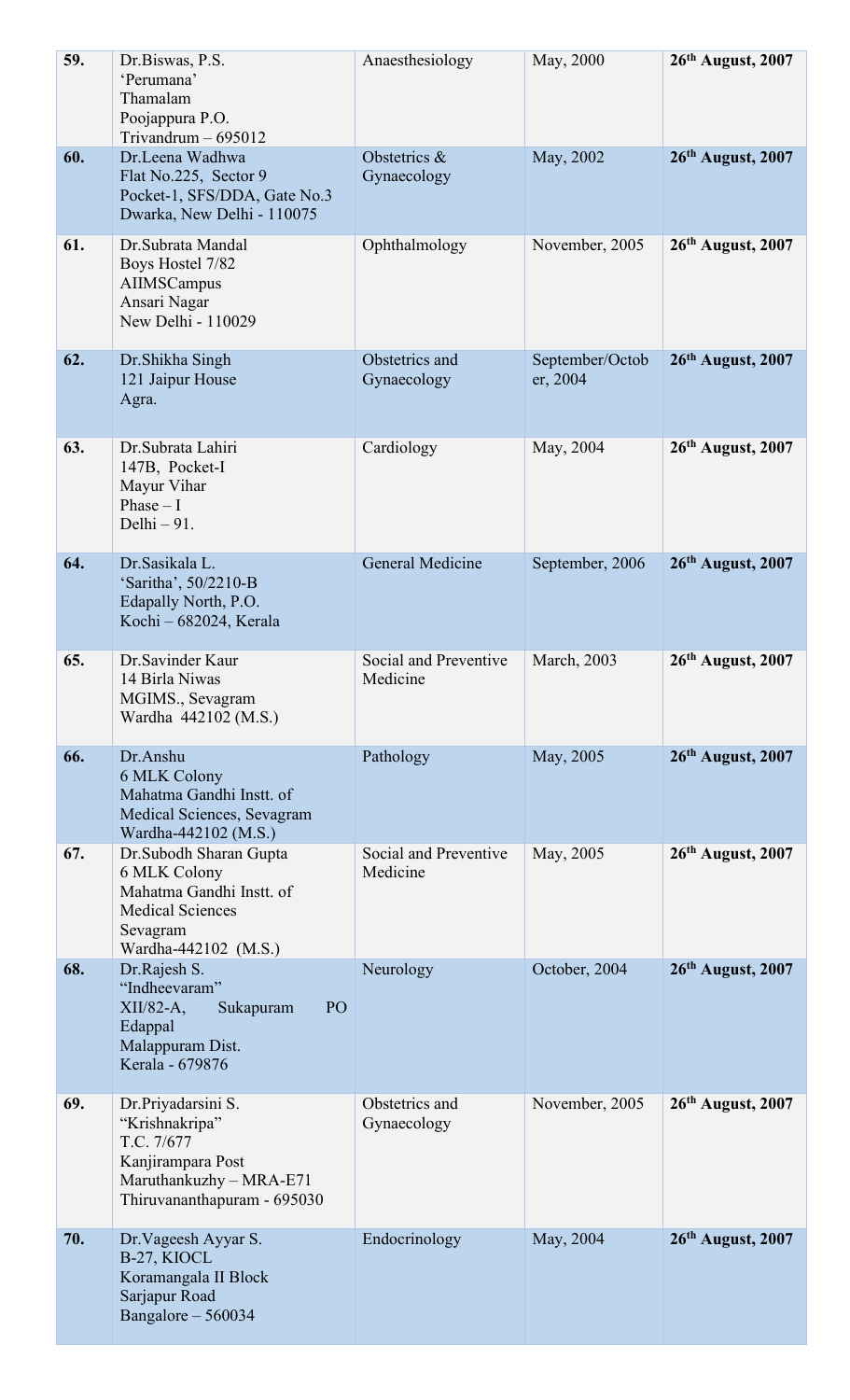| 71. | Dr. Vijayanath Veerantayya<br><b>Assistant Professor</b><br>Deptt. of Forensic Medicine<br>S.S. Institute of Medical Sciences<br>& Research Centre, NH-4,<br>By Pass Road,<br>Davanagere-577005 (Karnataka) | Forensic Medicine           | April, 2006         | 26th August, 2007   |
|-----|-------------------------------------------------------------------------------------------------------------------------------------------------------------------------------------------------------------|-----------------------------|---------------------|---------------------|
| 72. | Dr.Madhavi<br>Janardhan<br>Narkhede<br>C1/1 Doctors Quarters<br>Shri Krishna Hospital<br>Karamsad, Anand<br>Gujarat.                                                                                        | Anaesthesiology             | October, 2004       | $26th$ August, 2007 |
| 73. | Dr.Saji M.T.<br><b>Consultant Surgeon</b><br>Holy Cross Hospital<br>Kottiyam PO<br>Kollam - 691571                                                                                                          | General Surgery             | October, 2001       | $26th$ August, 2007 |
| 74. | Dr. Saikat Sengupta<br>Flat 402, Binayak Residency<br>6/5D, Anil Maitra Road<br>Kolkata - 700019                                                                                                            | Anaesthesiology             | November, 1998      | $26th$ August, 2007 |
| 75. | Dr.Ratnadeep Ganguly<br>3R-9/4 Purbachal<br>Phase-2, Block-GA<br>Sector-3, Salt Lake<br>Kolkata - 700097                                                                                                    | Pathology                   | September, 2006     | $26th$ August, 2007 |
| 76. | Dr.Bansal Rasheena<br>Dr. Pattnaik's Laser Eye Institute<br>C-2, Ground Floor<br>Lajpat Nagar-3<br>New Delhi $-110024$                                                                                      | Ophthalmology               | June, 2006          | $26th$ August, 2007 |
| 77. | Dr.Seema Aggarwal<br>B-50, East Jyoti Nagar<br>Loni Road, Shahdara<br>Delhi - 93                                                                                                                            | Pathology                   | April, 2006         | 26th August, 2007   |
| 78  | Dr. Sreekumari U<br>'Gokulam'<br>T.C.1/1978, Kumarapuram<br>Medical College – PO<br>Trivandrum - 695011 (Kerala)                                                                                            | Obstetrics &<br>Gynaecology | May, 2005           | 26th August, 2007   |
| 79. | Dr.Shah Chirag Dilipkumar<br>28/9, Shyam Apartment<br>Modh Champaneri Society<br>B/H Vadaj P.O.<br>Ashram Road, Usmanpura<br>Ahmedabad - 380013                                                             | Anaesthesiology             | <b>August, 2006</b> | 26th August, 2007   |
| 80. | Menashinkai<br>Dr.Jayashree<br>Padmaraj<br>C11, Staff Quarters<br>S.N.Medical College<br>Navnagar, Bagalkot<br>Karnataka                                                                                    | Ophthalmology               | June, 2001          | $26th$ August, 2007 |
| 81. | Dr.Pathak Amol Kamalakar<br>Pathak Hospital<br>New Nagar Road<br>Sangamner-422605<br>Dist. A. Nagar                                                                                                         | General Medicine            | May, 2006           | 26th August, 2007   |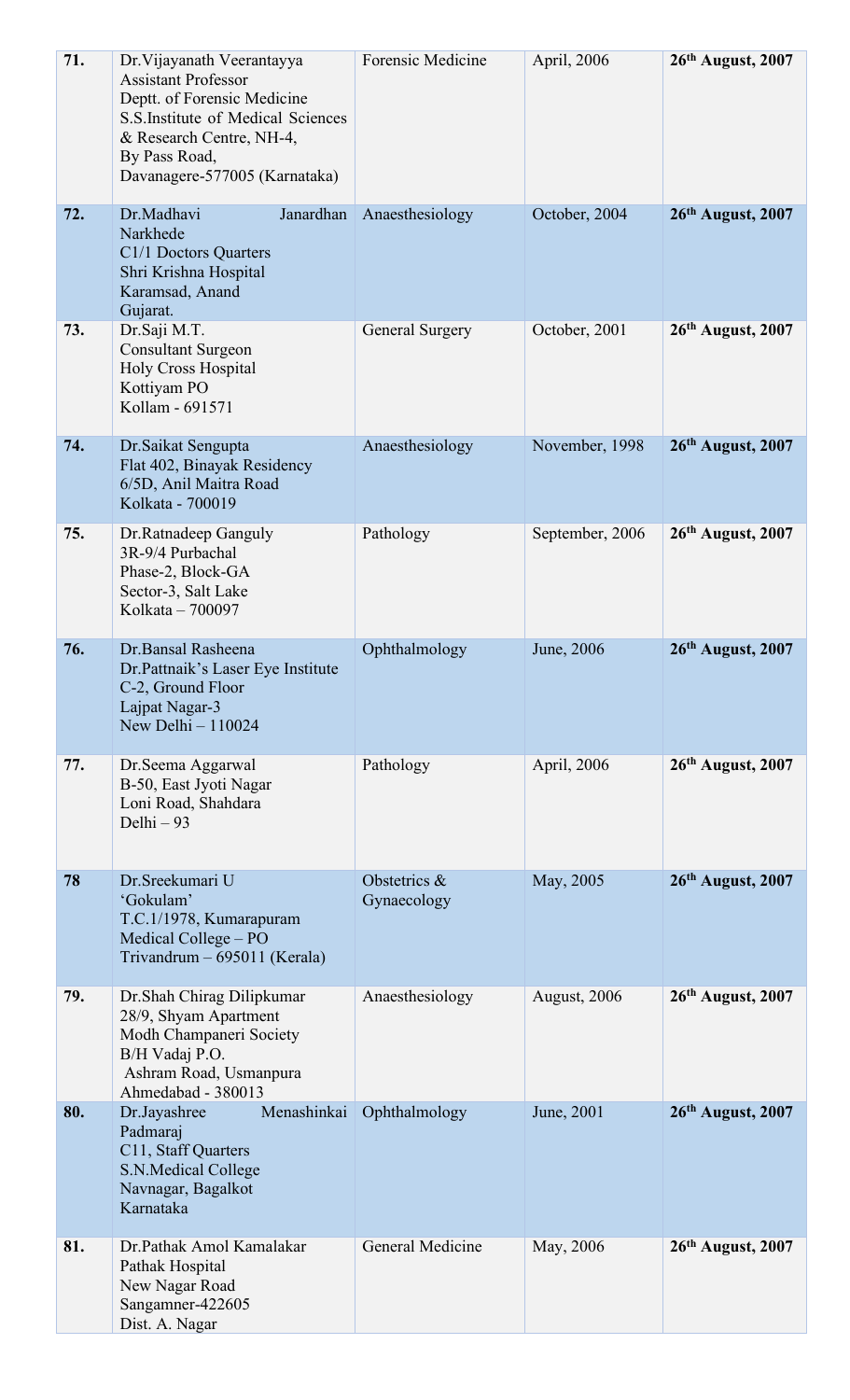|     | Maharashtra                                                                                                            |                                   |                     |                     |
|-----|------------------------------------------------------------------------------------------------------------------------|-----------------------------------|---------------------|---------------------|
| 82. | Dr.Nitin Dinesh Tiwari<br>18, Tiwari Building<br>Opp. Skylark Hotel<br>Central Avenue Road<br>Nagpur (M.S.)-440018     | Cardiology                        | October, 2006       | 26th August, 2007   |
| 83. | Dr.Sudhakar K<br>7, Laxmi Flats<br>7 <sup>th</sup> Cross<br>Anna Nagar<br>Pondicherry - 605005                         | General Surgery                   | September, 2006     | 26th August, 2007   |
| 84. | Dr.Channabasavaraj S.Hiremath<br>C/o Kashinath Hadimani<br>#81, Narayanpur<br>Dharwad $-580008$<br>Karnataka           | <b>General Surgery</b>            | October, 2000       | 26th August, 2007   |
| 85. | Dr.Mina Chandra<br>IA/67 B, DDA Flats<br>Opp. Montfort School<br>Ashok Vihar, Phase-I<br>Delhi - 110052                | Psychiatry                        | <b>August, 2006</b> | $26th$ August, 2007 |
| 86. | Dr. Kamath Bharat Shivanand<br>301, LA-Belle<br><b>St.Anthony's Street</b><br>Vakola, Santacruz (E)<br>Mumbai - 400055 | <b>General Surgery</b>            | May, 2006           | $26th$ August, 2007 |
| 87. | Dr. Nitin Vasant Deosthale<br>K-28, Bharat Nagar<br>Amravati Road<br>Nagpur - 440033                                   | Otorhinolaryngology               | November, 1994      | 26th August, 2007   |
| 88. | Dr. Mehta Maulik Bhavikbhai<br>F-14, Greenvila<br>Opp. Vishramnagar<br>Memnagar<br>Ahmedabad - 380052                  | <b>General Surgery</b>            | May, 2006           | $26th$ August, 2007 |
| 89. | Dr.Sarita Mittal<br>Flat 1012, Sector A<br>Pocket B & C<br>Vasant Kunj<br>New Delhi-110070                             | Pathology                         | September, 2006     | 26th August, 2007   |
| 90. | Dr.Shalini Agarwal<br>259, Sadar Chowk Path<br>Meerut Cantt. - 250001<br>(U.P.)                                        | Radio Diagnosis                   | September, 2003     | $26th$ August, 2007 |
| 91. | Dr.Anantanarayanan P.<br>AF 39, $6^{\text{th}}$ Street<br>11 <sup>th</sup> Main Road<br>Annanagar<br>Chennai - 600040  | Oral And<br>Maxillofacial Surgery | September, 2003     | $26th$ August, 2007 |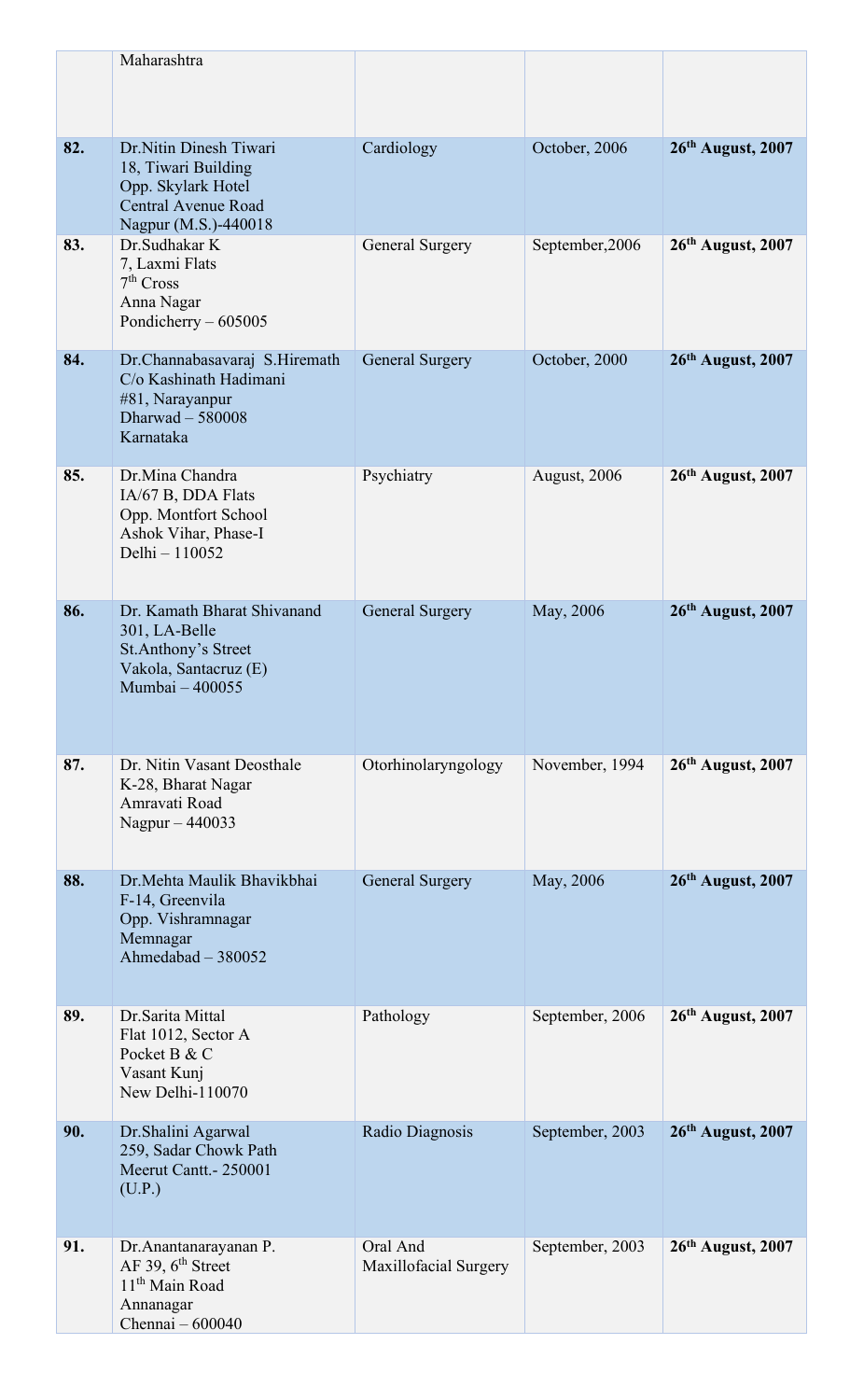| 92.  | Dr.Patil Rahul Raosaheb<br>85, Ekta Nagar<br>Nakane Road<br>Deopur, Dhule<br>Dhulia $-424002$ (M.S.)                 | Cardiology                       | May, 2006       | 26th August, 2007   |
|------|----------------------------------------------------------------------------------------------------------------------|----------------------------------|-----------------|---------------------|
| 93.  | Dr. Rajesh Baby Panikulam<br>Panikulam House<br>Temple Road<br>North Paravur, Ernakulam<br>Dist., Kerala-683513      | General Medicine                 | October, 2004   | $26th$ August, 2007 |
| 94.  | Dr.Samik Kumar Bandyopadhyay<br>AE-264, Salt Lake City<br>Kolkata-700064<br>West Bengal                              | <b>Minimal Access</b><br>Surgery | September, 2005 | 26th August, 2007   |
| 95.  | Dr.Ramanuj Mukherjee<br>21-C Block F<br>Kanchenjunga Appts.<br>Sector $-53$<br>Noida-201301 (Uttar Pradesh)          | General Surgery                  | May, 2006       | 26th August, 2007   |
| 96.  | Dr.Shailesh G.M.<br>No.8/58, Doctor's Hostel<br>AIIMS., Ansari Nagar<br>New Delhi - 110029                           | Ophthalmology                    | November, 2005  | 26th August, 2007   |
| 97.  | Dr.Amol Anantrao Gautam<br>A104, Aman-Park C.H.S.<br>Chakala, Andheri (East)<br>Mumbai - 400099                      | Radio Diagnosis                  | September, 2004 | $26th$ August, 2007 |
| 98.  | Dr.Himanshu Dewan<br>House $No. - 1844$<br>Sector $-28$<br>Faridabad<br>Haryana.                                     | <b>General Medicine</b>          | September, 2006 | $26th$ August, 2007 |
| 99.  | Dr.Sanjay Mahendru<br>105-A, Rose Park<br>Near Gulab Devi Hospital<br>Jalandhar City<br>Punjab.                      | <b>Plastic Surgery</b>           | June, 2006      | 26th August, 2007   |
| 100. | Dr.Ashok Swaminathan, G.<br>105, New Street<br>Keezhamoongiladi - 608102<br>Chidambaram (India)<br><b>Tamil Nadu</b> | <b>General Surgery</b>           | September, 2006 | 26th August, 2007   |
| 101. | Dr.Cibi Issac<br>Thondungal House<br>Bhoothathankettu, P.O.<br>Kothamangalam,<br>Kerala-686691                       | General Medicine                 | December, 1999  | $26th$ August, 2007 |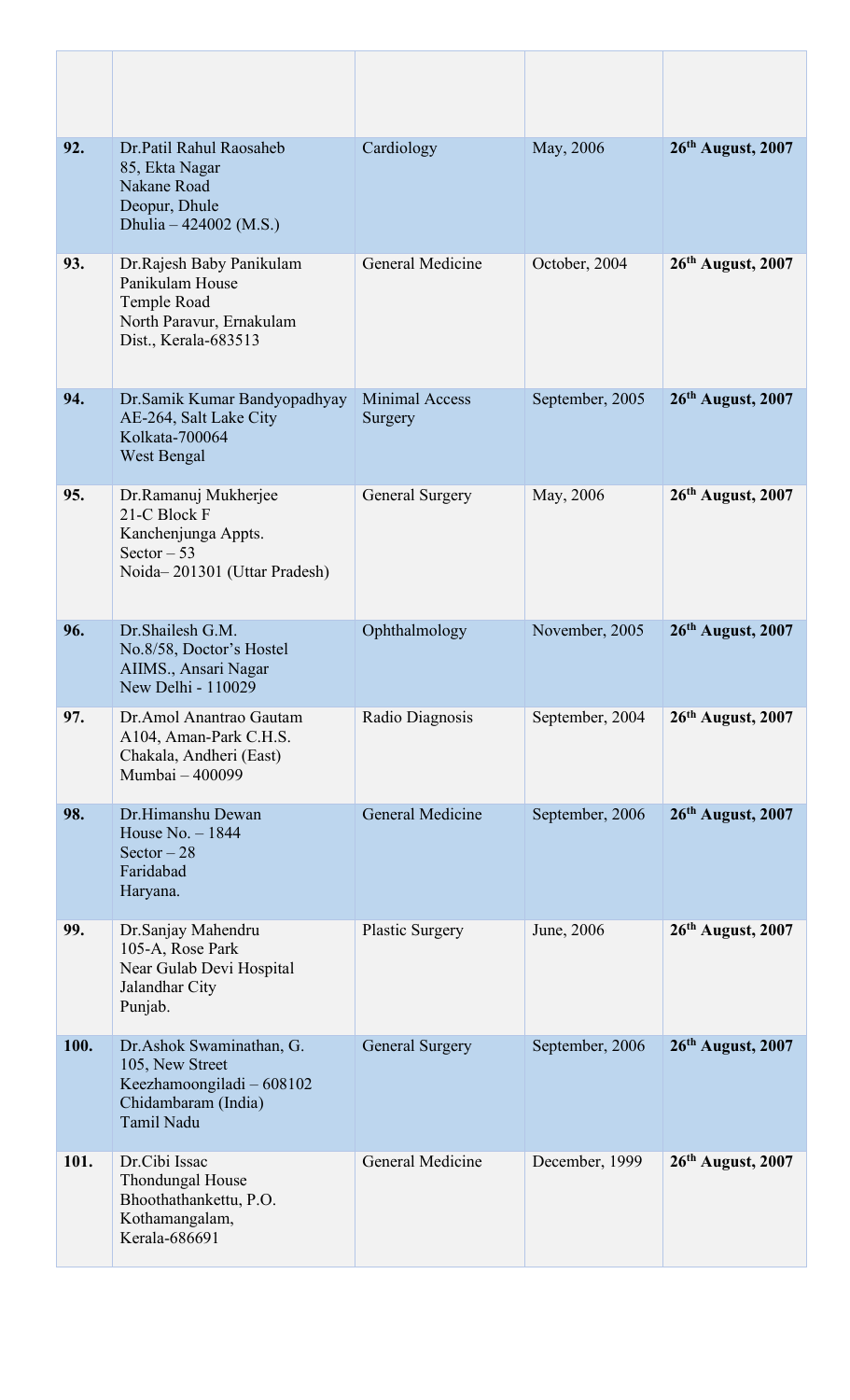| 102. | Dr.Mani K.Thomas<br>Physician/Medical Officer<br>Herbertpur Christian Hospital<br>Herbertpur P.O., Dehradun<br>Uttarakhand-248142 | General Medicine              | April, 2006     | 26th August, 2007             |
|------|-----------------------------------------------------------------------------------------------------------------------------------|-------------------------------|-----------------|-------------------------------|
| 103. | Dr.C.Shyam Babu<br>F-3, Kabini Hostel<br><b>NIMHANS</b><br>Bangalore.                                                             | General Medicine              | October, 2004   | $26th$ August, 2007           |
| 104. | Dr.Riyas A.<br>Riyad Manzil<br>Mangalasseril<br>Kilikolloor P.O.,<br>Kollam - 691004, Kerala                                      | General Medicine              | September, 2006 | $26th$ August, 2007           |
| 105. | Dr.Simi A.<br>Riyad Manzil<br>Mangalasseril<br>Kilikolloor P.O.,<br>Kollam-691004, Kerala                                         | Obstetrics and<br>Gynaecology | October, 2005   | 26th August, 2007             |
| 106. | Dr.Antoine Berty A.<br>595, Kurusady Road<br>Punnai Nagar<br>Nagercoil - 629004<br>Tamil Nadu.                                    | <b>General Surgery</b>        | September, 2006 | $26th$ August, 2007           |
| 107. | Dr.Rajesh Puri<br>$E-185$<br>New Rajinder Nagar<br>New Delhi-110060.                                                              | Gastroenterology              | November, 2001  | $26th$ August, 2007           |
| 108. | Dr.Arif Ali K.<br>Kolethekkat House<br>Kalathode, Post Ollukkara<br>Trichur - 680655 (Kerala)                                     | Otorhinolaryngology           | November, 2005  | 26th August, 2007             |
| 109. | Dr.Kshipra Dhawan<br>H.No.530, (Gr.Floor)<br>Double Story<br>New Rajinder Nagar<br>Delhi - 110060.                                | General Surgery               | May, 2006       | 26 <sup>th</sup> August, 2007 |
| 110. | Dr.Falguni Arvind Bhukhanwala<br>C/o Mr.S.R.Parikh<br>205, Sajid Yasin Chamber No.1<br>Bomanjilane, Fort<br>Mumbai - 400001.      | General Medicine              | December, 1995  | $26th$ August, 2007           |
| 111. | Dr. Mehra Shravan Vijay<br>8 The Mall Cantt.<br>Opp. Cantt. Park<br>Amritsar (Punjab).                                            | Paediatrics                   | November, 2006  | $26th$ August, 2007           |
| 112. | Dr. Sameer Tansukhlal Bolia<br>J-107, First Floor<br>Sector $-41$<br>Noida $-201303$ (U.P.)                                       | Anaesthesiology               | October, 2006   | 26th August, 2007             |
| 113. | Dr.Kanika Dua<br>457, Sector 37<br>Noida $-201303$ (U.P.)                                                                         | Anaesthesiology               | October, 2006   | 26th August, 2007             |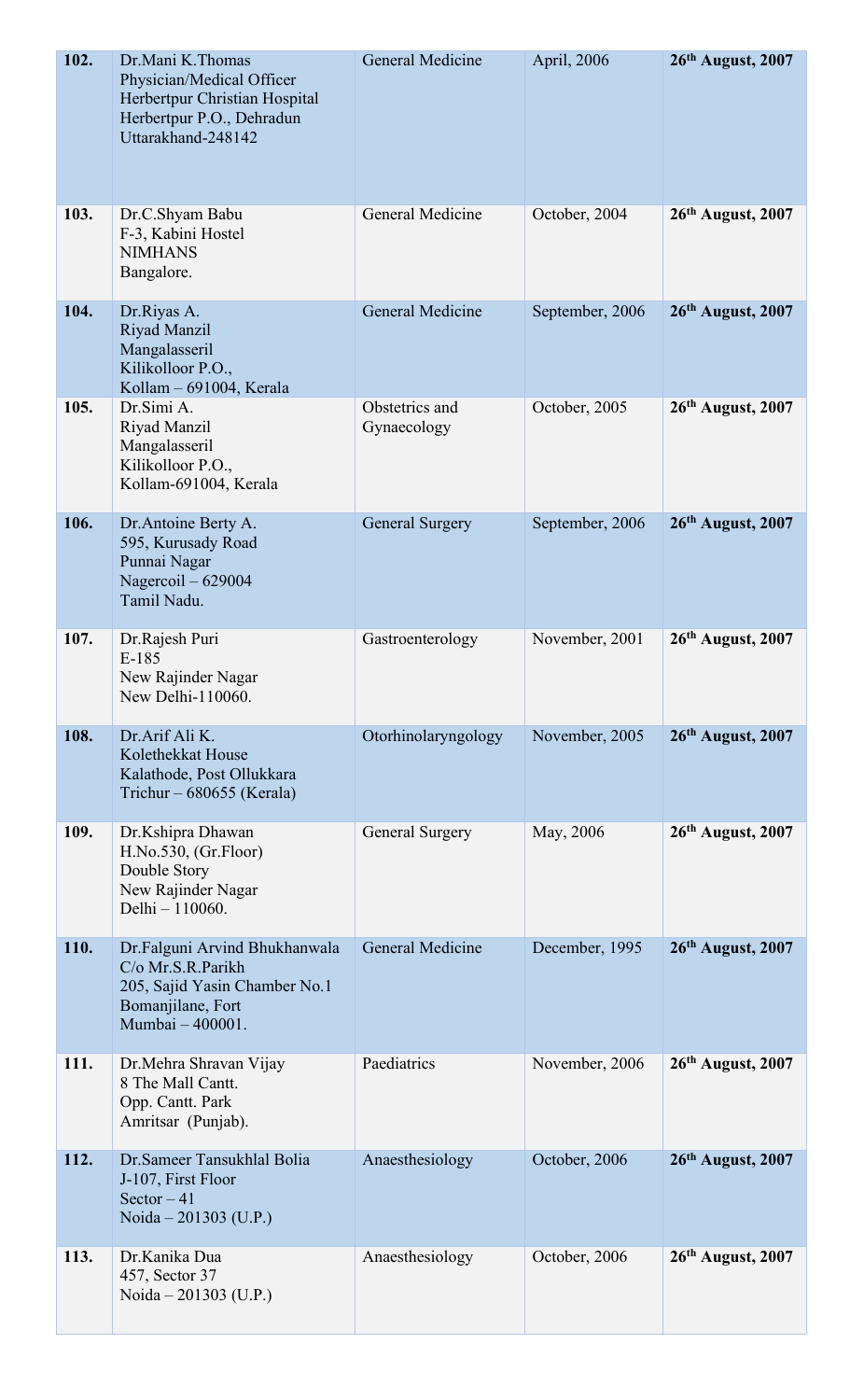| 114. | Dr.Nijalingappa, K.Kalappanavar<br>Door No.532, $5th$ Main,<br>P.J. Extn.<br>Davangere – 5 (Karnataka)                        | Paediatrics                            | June, 1998          | $26th$ August, 2007 |
|------|-------------------------------------------------------------------------------------------------------------------------------|----------------------------------------|---------------------|---------------------|
| 115. | Dr.Rosy Philips<br><b>Rose Dale</b><br>Chinmaya School Road<br>Nellikode (P.O.)<br>Calicut $-16$ (Kerala).                    | General Medicine                       | September, 2006     | 26th August, 2007   |
| 116. | Dr.Medha, R.<br>Flat No.D1410<br>Jardine Block<br>Brigade Gardenia<br>J.P.Nagar, 8 <sup>th</sup> Phase<br>Bangalore - 560078  | Biochemistry                           | <b>March</b> , 2003 | 26th August, 2007   |
| 117. | Dr.Deepak Naveen Kumar Bhatia<br>C-3, Rajendra Vihar<br><b>Evershine Nagar</b><br>Malad(W)<br>Mumbai - 400064                 | Orthopaedic Surgery                    | May, 2004           | 26th August, 2007   |
| 118. | Dr. Sitara Gopinathan<br>Flat No.3, Snehkunj Coop Hsg.<br>Society<br>Sector 9A, Plot No.28<br>Vashi, Navi<br>Mumbai - 400703  | Paediatrics                            | May, 2006           | 26th August, 2007   |
| 119. | Dr.Kapil Gupta<br>7E Session House Marg<br>Railway Road<br>Karnal - 132001<br>Haryana                                         | Anaesthesiology                        | November, 2005      | 26th August, 2007   |
| 120. | Dr.Nachiket Vyas<br>C/o Dr.A.L.Vyas<br>1/179/1, Bagh Farzana<br>Civil Lines<br>Agra $-282002$ (U.P.)                          | Genito Urinary<br>Surgery<br>(Urology) | October, 2005       | 26th August, 2007   |
| 121. | Dr.Musharraf Husain<br>C-20, HIMS Campus<br>Doiwala, Dehradun.                                                                | General Surgery                        | October, 2003       | $26th$ August, 2007 |
| 122. | Dr. Arlekar Shailesh R.<br>Gynaecologist<br>Hansa Hospital<br>Amaliya<br>Daman - 396210                                       | Obstetrics and<br>Gynaecology          | June, 1996          | 26th August, 2007   |
| 123. | Dr.Rathore Vishal Mohanlal<br>2-A, Ist Floor,<br>Siddachal Darshan<br>Seth Motishah Lane<br><b>Byculla</b><br>Mumbai - 400027 | Ophthalmology                          | June, 2006          | $26th$ August, 2007 |
| 124. | Dr.Prasenjit Das<br><b>Senior Resident</b><br>Deptt. of Pathology<br>AIIMS., New Delhi -110029                                | Pathology                              | September, 2006     | $26th$ August, 2007 |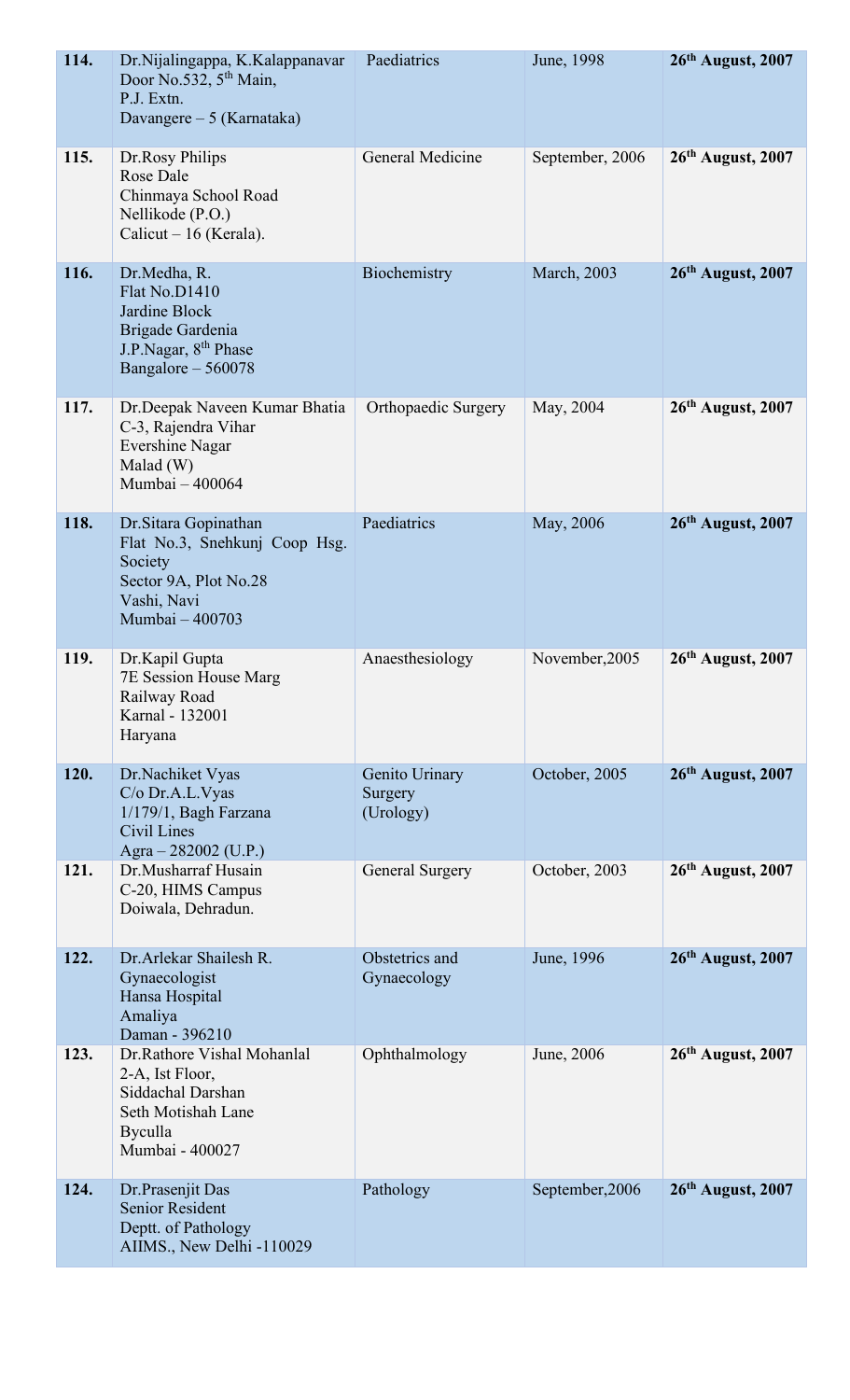| 125. | Dr.Nipanjan Ghosh<br>BD-202, Sector-I<br>Salt Lake City<br>Kolkata – 700064 (W.B.)                                                           | <b>General Surgery</b>        | November, 2005          | $26th$ August, 2007 |
|------|----------------------------------------------------------------------------------------------------------------------------------------------|-------------------------------|-------------------------|---------------------|
| 126. | Dr.Atul Sule<br>22, Sahkar Nagar<br>Rampur<br>Jabalpur M.P.-482008                                                                           | <b>General Surgery</b>        | October, 2004           | 26th August, 2007   |
| 127. | Dr.Raju R.<br>Karthika, Puzhavathu<br>Changanachery<br>Kerala - 686101                                                                       | Obstetrics and<br>Gynaecology | October, 2005           | 26th August, 2007   |
| 128. | Dr. Anurag Rawat<br>C/o Maj. M.S. Rawat<br>C11, Sector 1<br><b>Defence Colony</b><br>Dehradun $-248001$                                      | Cardiology                    | May, 2005               | 26th August, 2007   |
| 129. | Dr. Ashish Aggarwal<br>G-127/GH-2<br>Sec.5, Mansa Devi Complex<br>Panchkula<br>Haryana - 134109                                              | <b>General Surgery</b>        | November, 2005          | 26th August, 2007   |
| 130. | Dr.Shruti Jain<br>G-127/GH-2<br>Sec.5, Mansa Devi Complex<br>Panchkula<br>Haryana - 134109                                                   | Radiodiagnosis                | October, 2006           | $26th$ August, 2007 |
| 131. | Dr. Vishal Jhanji<br>BT-B103, Belvedere Towers<br>DLF-Phase 2<br>Gurgaon - 122002                                                            | Ophthalmology                 | November, 2005          | 26th August, 2007   |
| 132. | Dr.Priya Narula<br>B-5/130, Safdarjung Enclave<br>New Delhi - 110029                                                                         | Paediatrics                   | $4th$ December,<br>1999 | 26th August, 2007   |
| 133. | Dr.Krishnan S.<br>T.C.36/1048, Kairali Nagar<br>Eanchakkal, JN, Vallakkadavu<br>P.O., Trivandrum $-695008$<br>(Kerala)                       | Psychiatry                    | November, 2005          | $26th$ August, 2007 |
| 134. | Dr. Akshay Kumar Chhallani<br>17-18 Vikasnagar<br><b>Murud 413510</b><br>$Dist-Latur(M.S.)$                                                  | General Medicine              | April, 2006             | $26th$ August, 2007 |
| 135. | Dr.Ostwal Rushabh Mohanlal<br>57/7, Sneh Sadan<br>J.B. Nagar<br>Andheri (E), Mumbai - 400059                                                 | General Medicine              | April, 2006             | $26th$ August, 2007 |
| 136. | Dr. Abhishek Abhay Bhargav<br>603, Dheeraj Gaurav Heights 1<br>Off. New Link Road<br>Lokhandwala Complex<br>Andheri (W),<br>Mumbai - 400053. | General Medicine              | September, 2006         | $26th$ August, 2007 |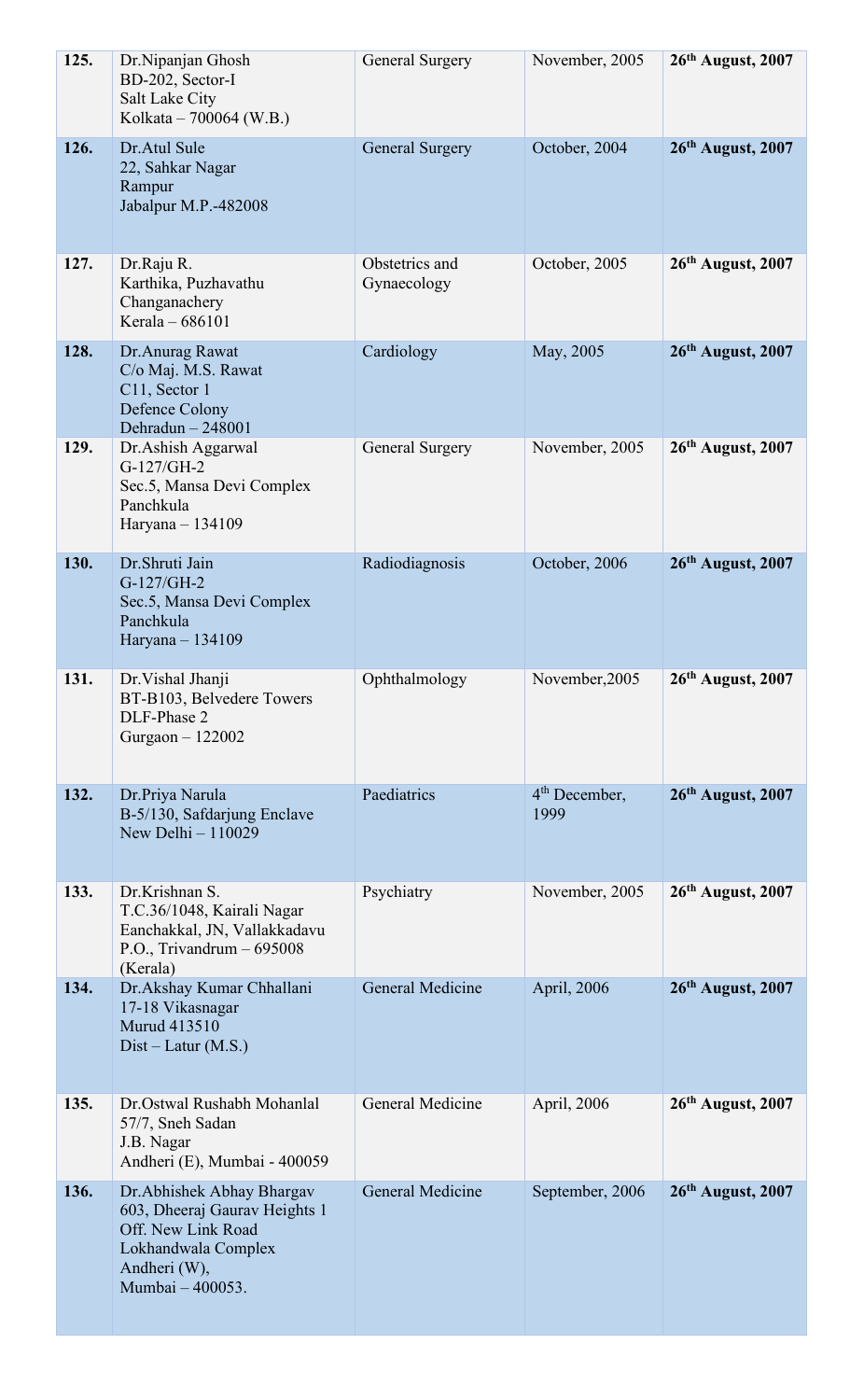| 137. | Dr.Alka Verma<br>A1/65, Janak Puri<br>New Delhi - 110058.                                                                                                                                         | Obstetrics &<br>Gynaecology | June, 1998      | $26th$ August, 2007 |
|------|---------------------------------------------------------------------------------------------------------------------------------------------------------------------------------------------------|-----------------------------|-----------------|---------------------|
| 138. | Dr. Asim Kumar Kandar<br>Room-131, Masjid Moth<br>Doctor's Hostel<br><b>AIIMS. Campus</b><br>New Delhi - 110049.                                                                                  | Ophthalmology               | November, 2005  | 26th August, 2007   |
| 139. | Dr. Wadhawan Nikita Rakesh<br>D-293, Defence Colony<br>New Delhi - 110024                                                                                                                         | Obstetrics &<br>Gynaecology | April, 2006     | 26th August, 2007   |
| 140. | Dr.Fegde Sachin Madhukar<br>1, Ganesh Vihar<br>Samarth Gruha<br>Samuha,<br>Sai-Section,<br>Ambernath-421501<br>Dist. Thane                                                                        | Ophthalmology               | November, 2005  | $26th$ August, 2007 |
| 141. | Dr.Kurkute Durwas Bhausaheb<br>C/o Kurkute Sir<br><b>Behind Jeevan Medical Stores</b><br>$A/p$ – Pohegaon<br>Tal - Kopargaon<br>Dist – Ahmednagar<br>State - Maharashtra - 423605                 | Paediatrics                 | November, 2006  | $26th$ August, 2007 |
| 142. | Dr.Alok Kumar Jha<br>14, Maitri Apartment<br>A-3, Paschim Vihar<br>New Delhi - 110063                                                                                                             | Genito Urinary<br>Surgery   | May, 2005       | $26th$ August, 2007 |
| 143. | Dr.Rajesh N.G.<br><b>Assistant Professor</b><br>Deptt. of Pathology<br>PKMC & RI<br>No.225, Vazhudhavur Road<br>Kathirkamam<br>Pondicherry - 605009                                               | Pathology                   | September, 2006 | $26th$ August, 2007 |
| 144. | Dr. Suresh Chandran C.J.<br>Chandrakantham, Plra 116<br>TC2/3121,<br>Panachamoodu Lane<br>Pattom, Trivandrum-695004.                                                                              | Neurology                   | May, 2006       | $26th$ August, 2007 |
| 145. | Dr. Vikas Kakkar<br>489, $2nd$ Floor<br>Acharya Kriplani Marg<br>Adarsh Nagar<br>Jaipur $-300204$                                                                                                 | General Surgery             | September, 2006 | $26th$ August, 2007 |
| 146. | Dr.Nadagouda Patil Padmajit<br>Vitreo Retina Surgeon & Medical<br>Director<br>Trishaladen<br>Superspeciality Eye Hospital<br>Krishna River Road<br>Rabkavi - 587314<br>Karnataka – Baglkote Dist. | Ophthalmology               | June, 2006      | $26th$ August, 2007 |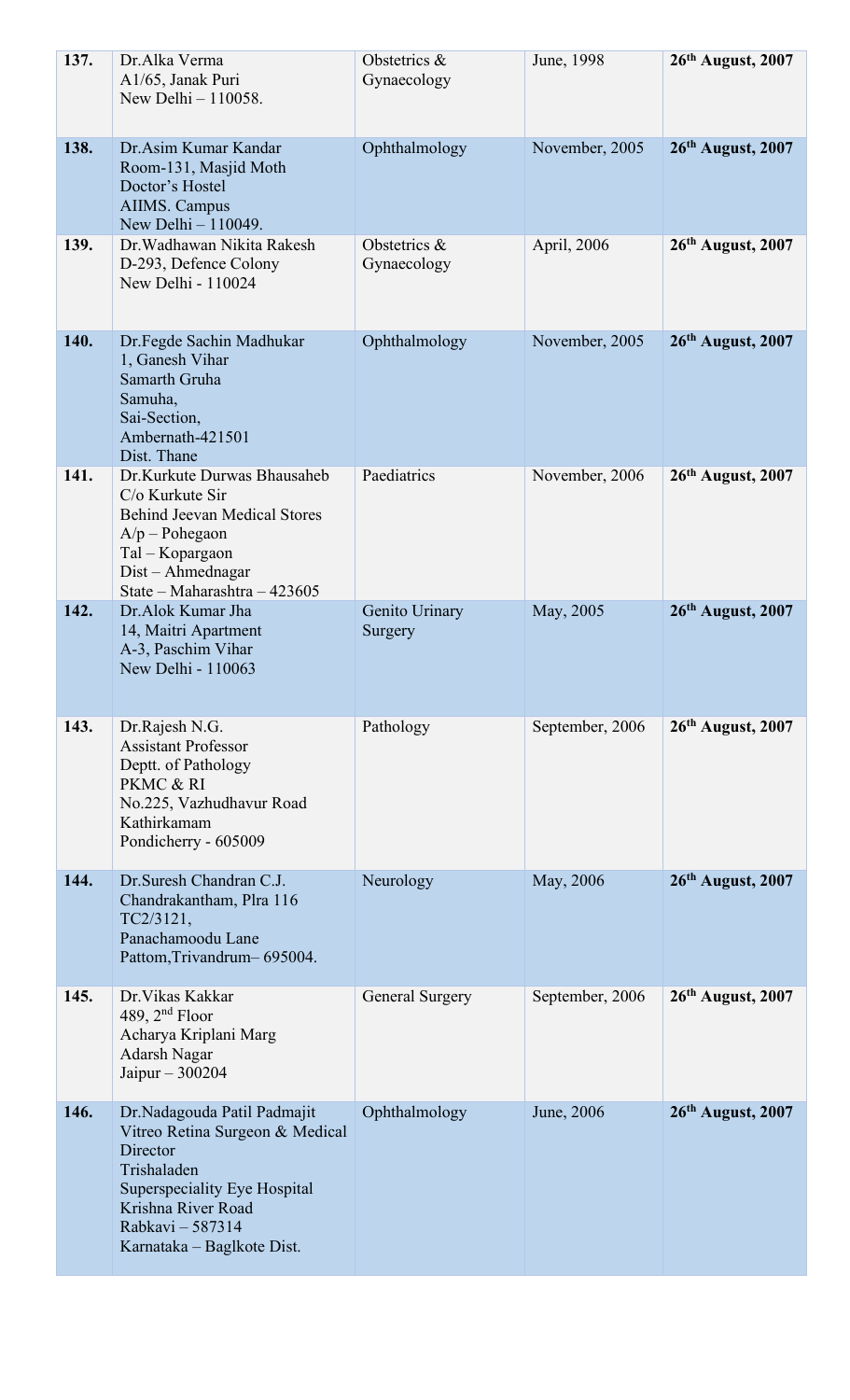| 147. | Dr. Manila Jain<br>91, Geeta Nagar<br>Behind St. Paul's School<br>Indore $-452001$ (M.P.)                                                           | Obstetrics and<br>Gynaecology         | May, 2004       | $26th$ August, 2007 |
|------|-----------------------------------------------------------------------------------------------------------------------------------------------------|---------------------------------------|-----------------|---------------------|
| 148. | Dr.Mugunthan G.<br>E1 Block, Rajus Platinum<br>36/37, Solaiamman Koil Street<br>Ayanavaram<br>Chennai $-600023$ . (T.N.)                            | Paediatrics                           | May, 2006       | 26th August, 2007   |
| 149. | Dr.Manoj Gopal V.<br>Chaithanya, House No.17<br>Krishna Nagar<br>Neyyattinkara P.O.<br>Trivandrum<br>Kerala – 695121.                               | <b>General Surgery</b>                | May, 2006       | 26th August, 2007   |
| 150. | Dr. Mhashilkar Yogendra Vasant<br>A/18, Guruprasad<br><b>Arunoday Nagar</b><br>Veer Savarkar Marg<br>Mulund (E), Mumbai - 400081                    | Radio Diagnosis                       | May, 2005       | 26th August, 2007   |
| 151. | Dr. Geetha Ann Francis<br>Ann-Marie<br>Kalladipetta (P.O.)<br>Ongallur, Palakkad – 679313<br>Kerala                                                 | General Medicine                      | April, 2006     | $26th$ August, 2007 |
| 152. | Dr.Dinesh Kishor Sarda<br>C/o J.R.Lohiya<br>432, Jyoti Oil Mill<br>T.P.S. Road, Parli (Vaijnath)<br>Dist. - Beed<br>Maharashtra (M.S.)-431520       | <b>General Surgery</b>                | May, 2004       | 26th August, 2007   |
| 153. | Dr. Abhishek Srivastava<br>Hazel Block<br>Raheja Residency<br>Koramangla - III Block<br>Bangalore - 560034                                          | Physical Medicine &<br>Rehabilitation | May, 2005       | 26th August, 2007   |
| 154. | Dr. Tapan Pralhad Rawat<br>Dr.Pattalwar Line<br><b>Near Police Station</b><br>Paratwada - 444805<br>Dist. – Amravati (M.S.)                         | <b>Orthopaedic Surgery</b>            | November, 2005  | 26th August, 2007   |
| 155. | Dr.Daljeet Kaur Kakkar<br>0-9, MIG Flats<br>Prasad Nagar, Phase-II<br>Delhi - 110005                                                                | Anaesthesiology                       | May, 2004       | $26th$ August, 2007 |
| 156. | Dr.Pasricha Harmeet Singh<br>243, H.U.D.A. Jail land complex<br>(Opposite Federal Bank), Sohna<br>Adda, Jail Road, Gurgaon City<br>Gurgaon - 122001 | Otorhinolaryngology                   | October, 2006   | $26th$ August, 2007 |
| 157. | Dr.Manoj Kumar N.<br>Aswathy, Ambala Nagar Ext.,<br>Kawdiar P.O.,<br>Thiruvanthapuram-695003<br>(Kerala)                                            | <b>General Surgery</b>                | September, 2006 | $26th$ August, 2007 |
| 158. | Dr.Bipin G.I.<br>Krishna Vilas<br>Perumpuzha P.O.<br>Kundara, Quilon<br>Kerala - 691501                                                             | Anaesthesiology                       | August, 2006    | 26th August, 2007   |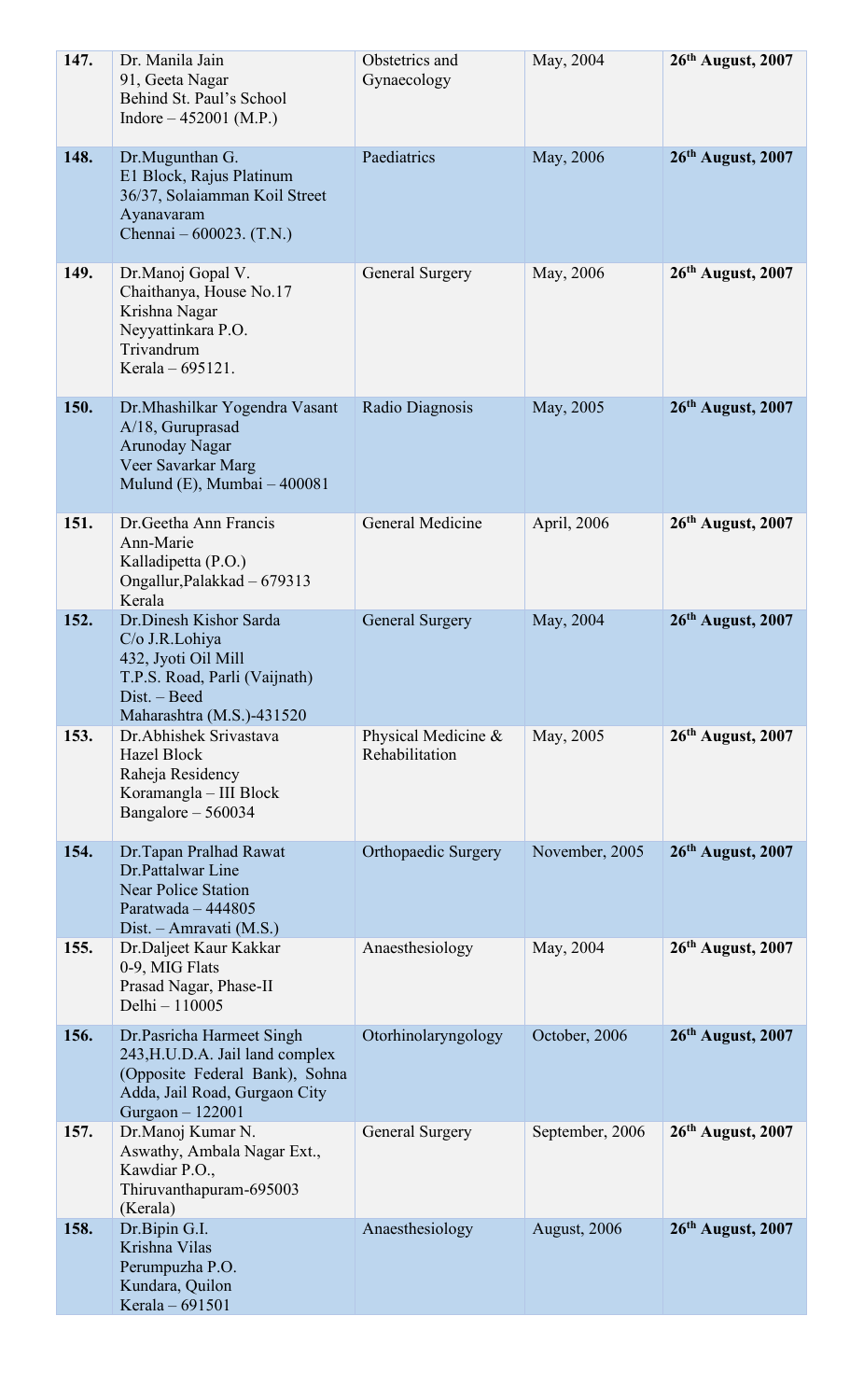| 159. | Dr. Sonali Sood<br>C/o Mr.K.C.Sood<br>D-10, Anand Niketan<br>New Delhi - 110021                                                  | Obstetrics &<br>Gynaecology | April, 2006    | 26th August, 2007   |
|------|----------------------------------------------------------------------------------------------------------------------------------|-----------------------------|----------------|---------------------|
| 160  | Dr.Ankit Parakh<br>Jain's B-52<br>Ashoka Niketan<br>I.P. Extension II<br>Delhi - 110092                                          | Paediatrics                 | November, 2006 | 26th August, 2007   |
| 161. | Dr.Jugal Kishore<br>$21 - 3 - 155$<br>'Kadel-Nivas<br>Tagari-Ka Naka<br>Hyderabad $-500002$                                      | General Medicine            | October, 2004  | $26th$ August, 2007 |
| 162. | Dr.Nitin Goel<br>Flat No.201 & 202<br>Samvai Towers<br><b>St. No.9</b><br>Narayanaguda<br>Hyderabad - 500029                     | Ophthalmology               | March, 2003    | 26th August, 2007   |
| 163. | Dr.M.Samuel<br>Christopher<br>Sathyababu<br>H.No.11-5-293/303<br><b>Red Hills</b><br>Hyderabad - 500004                          | Ophthalmology               | March, 2003    | $26th$ August, 2007 |
| 164. | Dr.Biju<br>Vasudevan<br>Nair<br>Kamalamma<br>"AARAMAM", Kairali Nagar-68<br>Kollam - 691012<br>Kerala                            | Otorhinolaryngology         | November, 2005 | $26th$ August, 2007 |
| 165. | Dr.Roshni Gangan<br>M10 S2, Ganges<br>Malaparamba Housing Colony<br>Kozhikode – 673009 (Kerala)                                  | Paediatrics                 | November, 2006 | 26th August, 2007   |
| 166. | Dr.Hem Lata<br>W/o Dr.Dinesh Badyal<br>H.No.2, Old Director Bungalow<br>Senior Doctor Colony<br>CMC Campus,<br>Ludhiana - 141008 | Physiology                  | April, 2002    | $26th$ August, 2007 |
| 167. | Dr.Nishant Sood<br>8 Deshbandhu Society<br>Plot No.15<br>Pat Parganj<br>Delhi - 110092                                           | Anaesthesiology             | November, 2005 | $26th$ August, 2007 |
| 168. | Dr.Manisha Nada<br>22/9J, Medical Enclave<br>PGIMS.,<br>Rohtak - 124001                                                          | Ophthalmology               | January, 1998  | 26th August, 2007   |
| 169. | Dr.Mohan Kumar<br>$AC-171, B,$<br>Shalimar Bagh<br>Delhi - 110088.                                                               | Ophthalmology               | November, 2005 | $26th$ August, 2007 |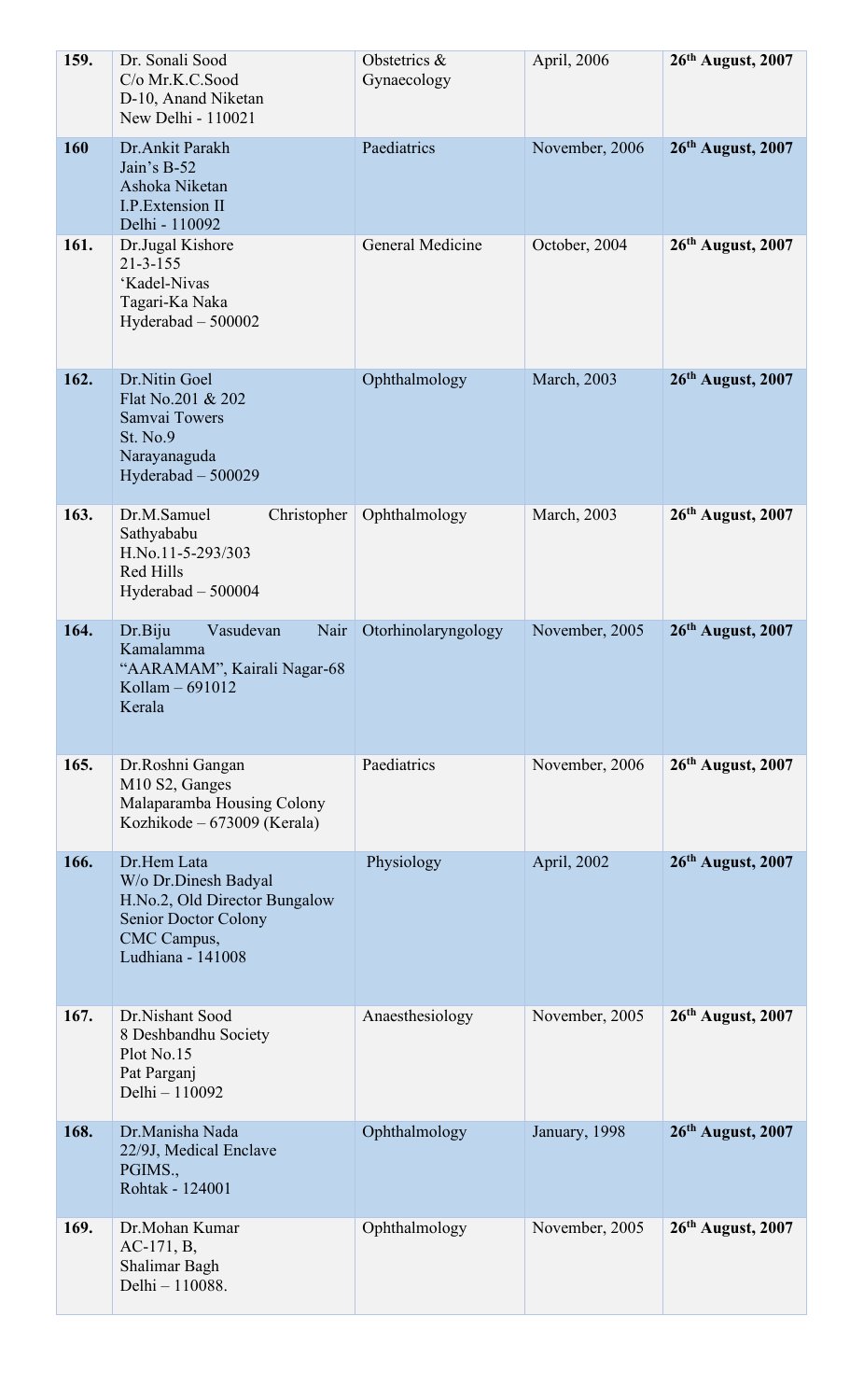| 170. | Dr.Rajalakshmi A.<br>6 Padma Nagar<br>Fort, Trivandrum - 695023<br>Kerala.                                                                                        | <b>General Medicine</b>        | May, 2004       | 26th August, 2007   |
|------|-------------------------------------------------------------------------------------------------------------------------------------------------------------------|--------------------------------|-----------------|---------------------|
| 171. | Dr. Anand Prakash<br>Type $IV/56$<br><b>SGPGIMS Campus</b><br>Raebareli Road<br>Lucknow - 226014                                                                  | General Surgery                | May, 2005       | 26th August, 2007   |
| 172. | Dr. Magan Mehrotra<br>B-97, Gandhi Nagar<br>Prince Road<br>Moradabad (U.P.)-244001.                                                                               | <b>General Surgery</b>         | September, 2004 | 26th August, 2007   |
| 173. | Dr.Pawar Vijay Chandrakant<br>C/o Mr.C.K.Pawar<br>Flat No.4<br>Ajinkya Mansion<br>Pandita Ramabai Marg<br>Near Bhartiya Vidya Bhavan<br>Gamdevi, Mumbai - 400007. | Obstetrics and<br>Gynaecology  | August, 2006    | 26th August, 2007   |
| 174. | Dr.Piyush K.Thayal<br>No.56A, B.B.Road<br>Perambur<br>Chennai - 600039                                                                                            | <b>General Surgery</b>         | September, 2006 | 26th August, 2007   |
| 175. | Dr.Sanjna Jain<br>$B-3/89$<br>Sector-16<br>Rohini, Delhi - 85.                                                                                                    | Obstetrics $\&$<br>Gynaecology | May, 2004       | $26th$ August, 2007 |
| 176. | Dr.Amir Inamdar<br>1287 A, Sadiq Colony<br><b>Near Safeway Motors</b><br>Mankapur<br>Chhindwara Road<br>Nagpur - 440030.                                          | Psychiatry                     | June, 2005      | $26th$ August, 2007 |
| 177. | Dr.Agrawal Sandeep<br>Chandrakumar<br><b>Agrasen Hospital</b><br>Ganesh Nagar<br>Gondia - 441601 (M.S.)                                                           | Orthopaedic Surgery            | May, 2005       | $26th$ August, 2007 |
| 178. | Dr.Manisha Devi Ram<br>D/o Dr.D.Ram<br>Modern Clinic<br>Line Bazar<br>Purnea $-854301$ (Bihar)                                                                    | Pathology                      | September, 2006 | 26th August, 2007   |
| 179. | Dr.Bharati Das<br>C/o Mr.B.R.Mohapatra<br>Misra Qrs. Medical Road<br>Mangalabag<br>Cuttack, Orissa.                                                               | Cardiology                     | May, 2006       | 26th August, 2007   |
| 180. | Dr.Kolloju Srikanth<br>C-447 N.G.O.'s Colony<br>Vanasthalipuram<br>Hyderabad - 500070 (A.P.)                                                                      | Otorhinolaryngology            | September, 2004 | $26th$ August, 2007 |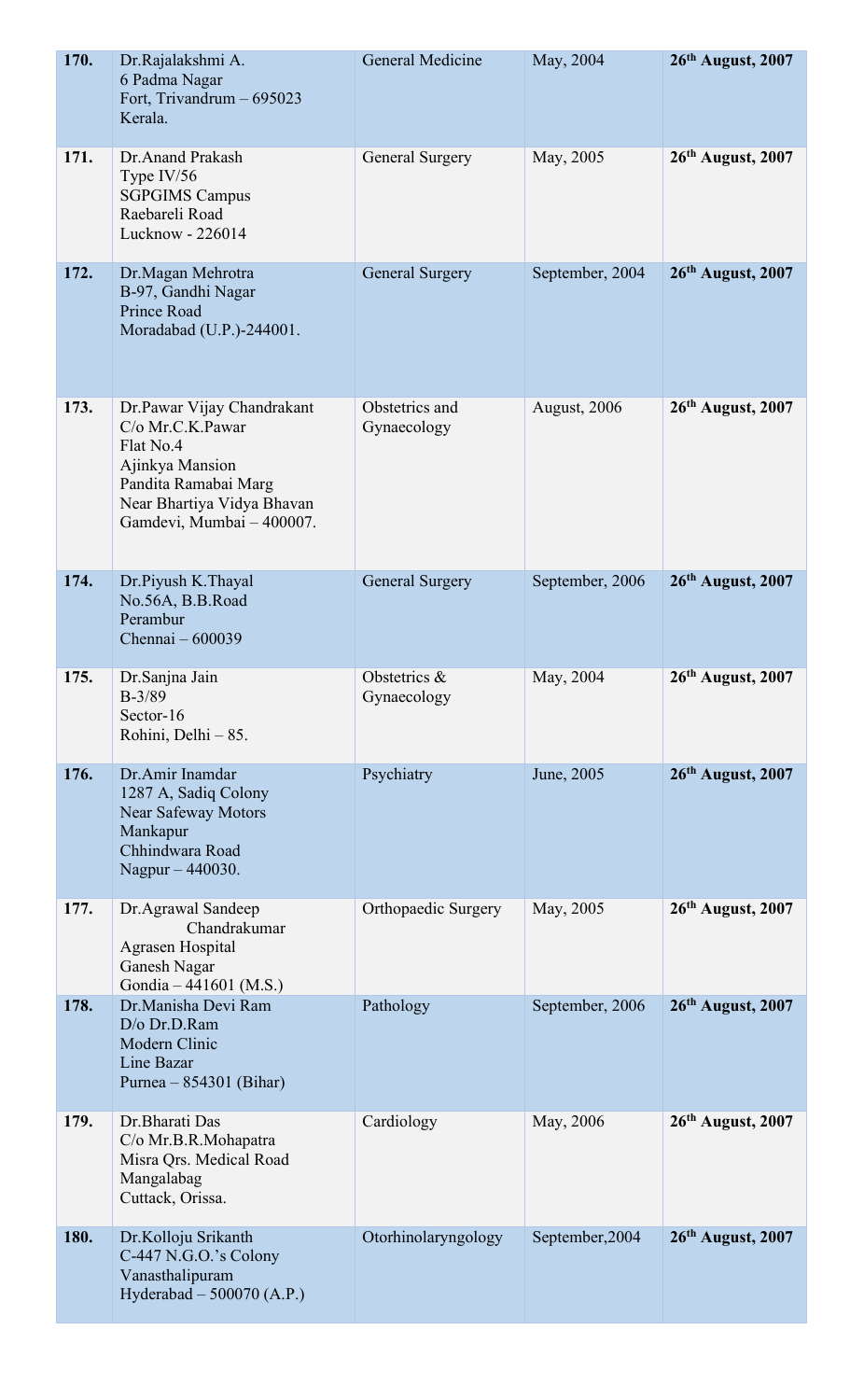| 181. | Dr.Prateek Kinra<br>Deptt. of Pathology<br>Institute of Aerospace Medicine<br>Vimanpura<br>Bangalore - 560017                                         | Pathology                   | September, 2003     | $26th$ August, 2007 |
|------|-------------------------------------------------------------------------------------------------------------------------------------------------------|-----------------------------|---------------------|---------------------|
| 182. | Dr.Vinod V.<br>"Karthika" Viyyur<br>Thrissur<br>Kerala - 680010                                                                                       | <b>Orthopaedic Surgery</b>  | May, 2005           | 26th August, 2007   |
| 183. | Dr. Vaidya Yatindra Gopal<br>C/o Dr.Pankajam Vaidya<br><b>Vivus-SMRC Heart Centre</b><br>S.M.R.C., Airport Road<br>Chicalim<br>Vasco - Goa - $403711$ | General Surgery             | May, 2005           | 26th August, 2007   |
| 184. | Dr.Siby Gopinath<br>37/3047, Azhakantara<br>Parampu, Ponoth Road<br>Kaloor P.O., Kochi - 682017<br>Kerala.                                            | Neurology                   | May, 2006           | 26th August, 2007   |
| 185. | Dr. Debendra Kumar Tripathy<br>House No.3 (First Floor)<br>4 <sup>th</sup> Cross<br>Rainbow Nagar<br>Puducherry.-605011                               | Anaesthesiology             | April, 2006         | $26th$ August, 2007 |
| 186. | Dr.Ragesh P.<br>Panikkath House<br>Velappaya (PO)<br>Thrissur<br>Kerala – 680596                                                                      | General Medicine            | October, 2004       | $26th$ August, 2007 |
| 187. | Dr. Vikas Jindal<br>4211,<br>Near Singh Sabha Gurudwara<br>Bathinda $-151005$<br>Punjab                                                               | <b>General Surgery</b>      | May, 2007           | 26th August, 2007   |
| 188. | Dr.Ajayan P.V.<br>House No.V 56-A<br>Konchery Road<br>M.G. Kavu, P.O.<br>Thrissur, Kerala-680596                                                      | Otorhinolaryngology         | November, 1995      | 26th August, 2007   |
| 189. | Dr.Shajit Sadanand<br>2/18, "Divya" East Hill<br>Calicut $-673005$                                                                                    | General Medicine            | March, 2007         | 26th August, 2007   |
| 190. | Dr.Sindu J.Punnooran<br>Flat 'A' Hill View Apartments<br>Dr.Subburayan Road<br>Tatabad<br>Coimbatore $-641012$                                        | <b>Family Medicine</b>      | <b>August, 2006</b> | $26th$ August, 2007 |
| 191. | Dr. Pratibha M.N.<br>Moonamthode House<br>Tamarassery PO.,<br>Kozhikode<br>Kerala-673573                                                              | Obstetrics &<br>Gynaecology | April, 2006         | $26th$ August, 2007 |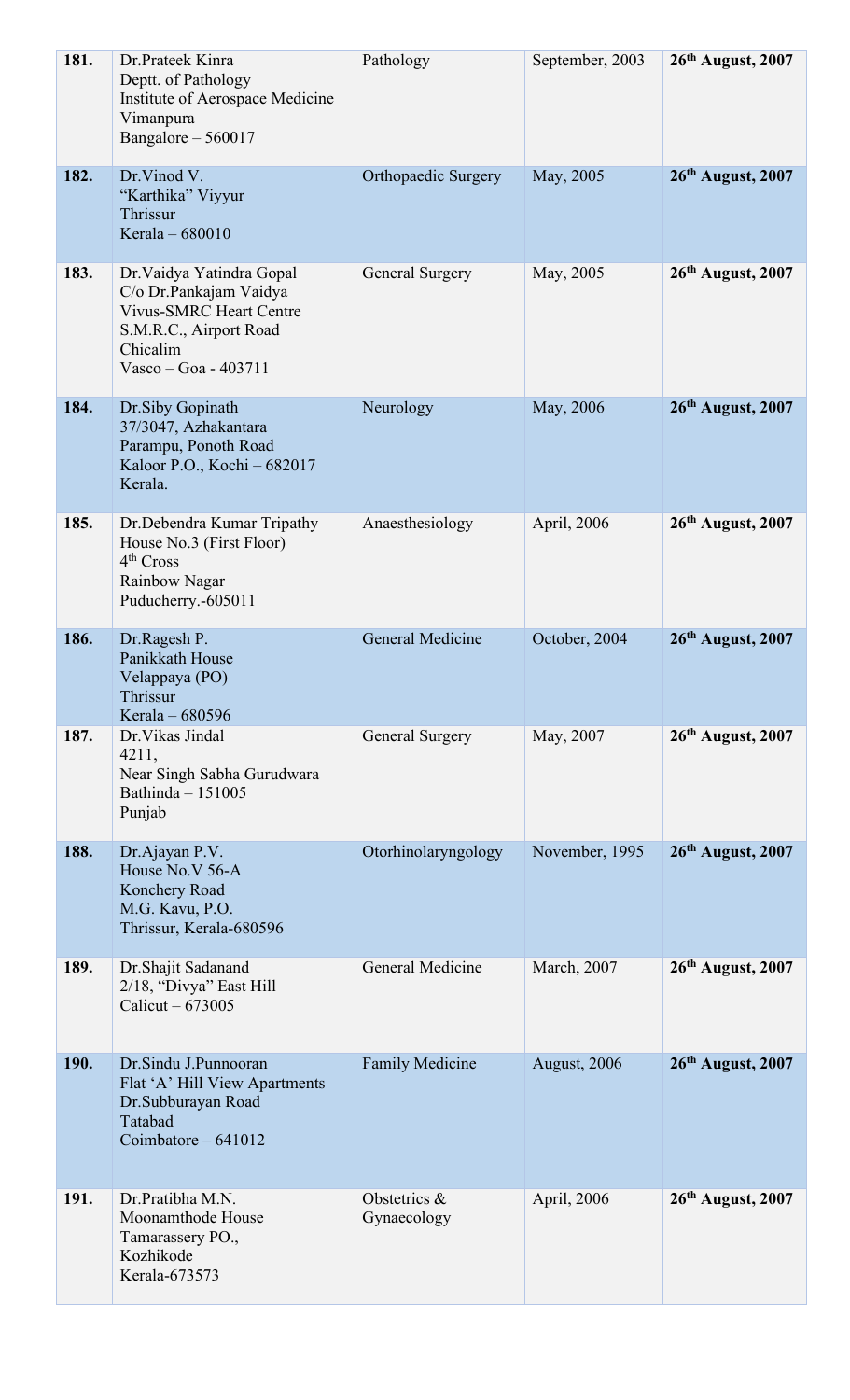| 192. | Dr.Dangi Sapana Ramanlal<br>C/o J.P. Punamiya Jewellers<br>Opp. Sanmitra Press<br>Near Collector Office<br><b>Station Road</b><br>Thane (W) - $400601$ (M.S.)            | Paediatrics                   | November, 2006 | 26th August, 2007   |
|------|--------------------------------------------------------------------------------------------------------------------------------------------------------------------------|-------------------------------|----------------|---------------------|
| 193. | Dr.Jain Lalit Parasmal<br>C/o J.P. Punamiya Jewellers<br>Near Collector Office<br>Opp. Sanmitra Press<br><b>Station Road</b><br>Thane (W) - $400601$ (M.S.)              | Pathology                     | April, 2006    | $26th$ August, 2007 |
| 194. | Dr.Kulkarni Amol Ashokrao<br>$R.No.-120, 'D'$ Wing<br><b>Emerald Court</b><br>Hinduja Qtrs<br>Kondivita Lane<br>J.B. Nagar<br>Andheri (E) Mumbai-59                      | General Medicine              | May, 2005      | 26th August, 2007   |
| 195. | Dr. Gitanjali Suhas Panse<br>13, Trimurti<br>3 <sup>rd</sup> Floor, 64 Shivaji Park<br>Keluskar Road (South)<br>Dadar, Mumbai-400028 (M.S.)                              | Obstetrics and<br>Gynaecology | August, 2006   | $26th$ August, 2007 |
| 196. | Dr.Rajesh Kumar<br>58/9J, Medical Enclave<br><b>PGIMS</b><br>Rohtak - 124001<br>Haryana.                                                                                 | <b>General Surgery</b>        | May, 2007      | $26th$ August, 2007 |
| 197. | Dr. Senthil Durai Satish Nath<br>S/o Col. D Ashok Nath<br>84/125 Defence Colony<br>Chennai - 600032                                                                      | Nuclear Medicine              | July, 1999     | 26th August, 2007   |
| 198. | Dr. Praveen M.<br>Prayaga, K.G.Padi Ponnani Road<br>Tirur $-1$ , Malappuram Dist.<br>Kerala – 676101                                                                     | General Medicine              | April, 2006    | 26th August, 2007   |
| 199. | Dr.Jain Neelam<br>C-38 A, Paras Kutir<br>Kalkaji<br>New Delhi - 110019                                                                                                   | Ophthalmology                 | December, 2006 | $26th$ August, 2007 |
| 200. | Dr. Abhinav Gupta<br>$C-196$<br>Surajmal Vihar<br>Delhi - 92                                                                                                             | Neuro Surgery                 | June, 2007     | $26th$ August, 2007 |
| 201. | Dr. Wagh Vijaysinh Anandrao<br>C-38 A, Paras Kutir<br>Kalkaji<br>New Delhi - 110019                                                                                      | Paediatrics                   | November, 2004 | $26th$ August, 2007 |
| 202. | Nandkishor<br>Dr.Kabra<br>Shrikishanji<br>Flat No.502, 5 <sup>th</sup> Floor<br>Omeez CHS, Jn. Of Dattatray &<br>Tagore Road<br>Near Sarla Nursing Home<br>Santacruz (W) | Paediatrics                   | June, 1995     | 26th August, 2007   |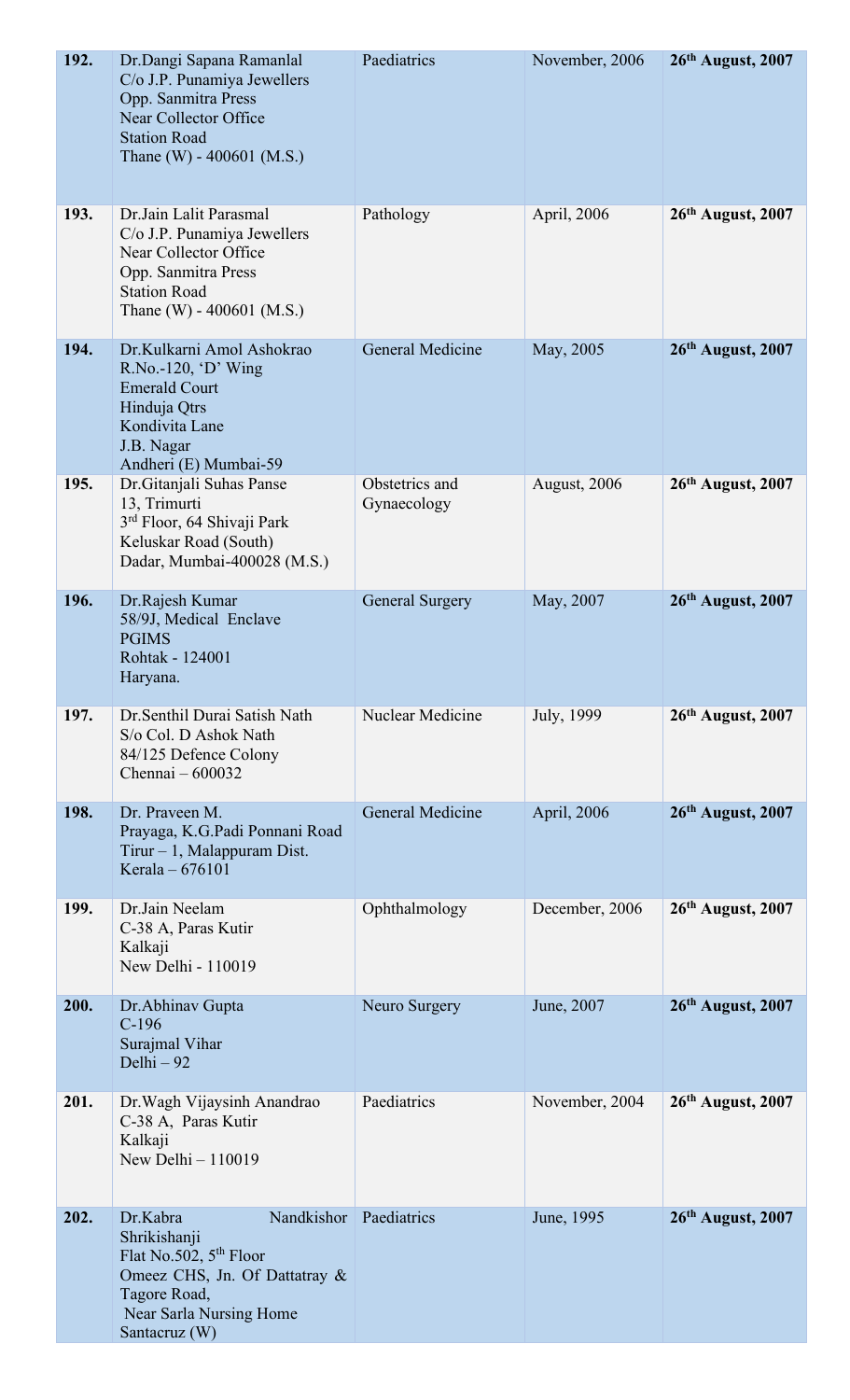|      | Mumbai - 400054                                                                                                                |                               |                             |                     |
|------|--------------------------------------------------------------------------------------------------------------------------------|-------------------------------|-----------------------------|---------------------|
| 203. | Dr.Rakesh Garg<br>58-E Kavita Colony<br>Nangloi<br>Delhi - 110041                                                              | Anaesthesiology               | June, 2007                  | $26th$ August, 2007 |
| 204. | Dr. Sastha A<br>"Ayshwarya"<br>No.2/1111, Ezhil Nagar<br><b>Iyer Bungalow</b><br>Madurai - 625014                              | <b>General Surgery</b>        | October, 2005               | 26th August, 2007   |
| 205. | Dr. Chetna Subash Khemani<br>44 Sindhuwadi, M.G.Road<br>Ghatkopar (E),<br>Mumbai - 400077                                      | Paediatrics                   | May, 2007                   | 26th August, 2007   |
| 206. | Dr. Vahadane Sachin Ramchandra<br>'Saisavali', Rasne Nagar<br>Savedi<br>Ahmednagar $-414003$                                   | Paediatrics                   | November, 2006              | 26th August, 2007   |
| 207. | Dr.Reshoo Gupta<br>$C-29-A(G.F.)$<br>Hari Nagar<br><b>Clock Tower</b><br>New Delhi-110064.                                     | Obstetrics &<br>Gynaecology   | April, 2006                 | 26th August, 2007   |
| 208. | Dr.Kailash Nath Gupta<br>$C-29-A(G.F.)$<br>Hari Nagar<br><b>Clock Tower</b><br>New Delhi-110064                                | <b>Respiratory Diseases</b>   | September/Octob<br>er, 2004 | 26th August, 2007   |
| 209. | Dr.R.Jayalakshmi<br>No.31/2, Srivatsan Apartments<br>Indira Gandhi Street<br>Kannappa Nagar<br>Arum Bakkan<br>Chennai $-106$ . | Paediatrics                   | November, 2004              | $26th$ August, 2007 |
| 210. | Dr.Anil Minocha<br><b>Flat No.-108</b><br>Jailakshmi Apartment<br>I.P.Extension, Patparganj<br>Delhi - 92                      | General Medicine              | September, 2006             | $26th$ August, 2007 |
| 211. | Dr.Ashok Kumar Parida<br>$AT/PO-Nuaparhi$<br>$VI A - Mitrapur$<br>Dist - Balasore<br>Orissa $-756020$                          | Cardiology                    | May, 2005                   | $26th$ August, 2007 |
| 212. | Dr.Shalu Gupta<br>C/o Mr.G.Annamalai<br>44/2 Somasundaram Avenue<br>Shakthi Nagar<br>Porur, Chennai – 600116                   | Obstetrics and<br>Gynaecology | October, 2004               | 26th August, 2007   |
| 213. | Dr.Parneesh Arora<br>$C-33$ , Sector-41<br>Noida – 201301 (U.P.)                                                               | Cardiology                    | June, 1999                  | 26th August, 2007   |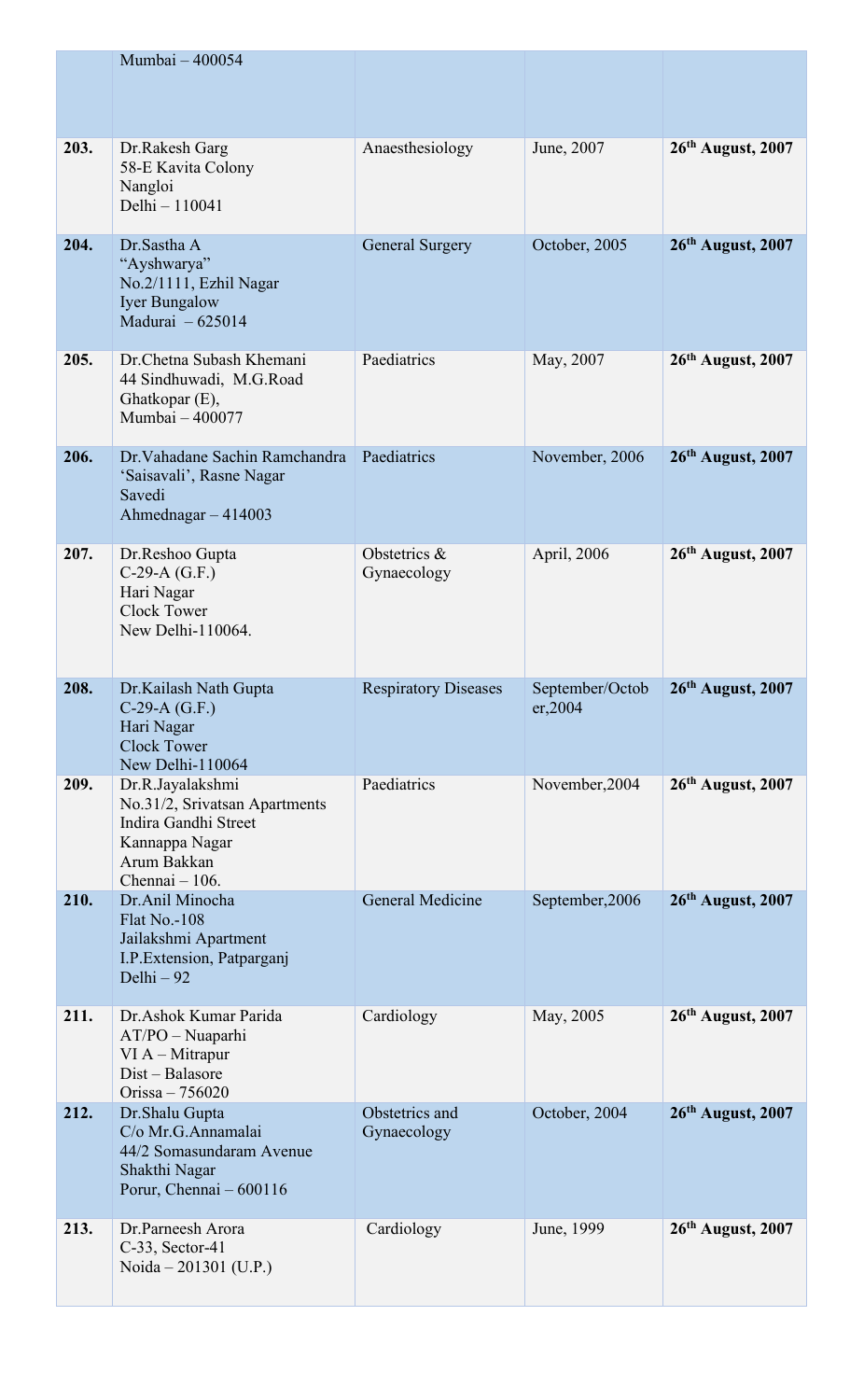| 214. | Dr. Gulia Anilkumar Dharampal<br>S/o Capt.Dharampal Village &<br>P.O. - Bamnola Tehsil & Distt. -<br>Jhajjar $-124105$              | <b>Orthopaedic Surgery</b>    | August, 2006        | $26th$ August, 2007 |
|------|-------------------------------------------------------------------------------------------------------------------------------------|-------------------------------|---------------------|---------------------|
| 215. | Dr.Ranjish A.T<br>'Chithira', Near Keerthi Theatre<br>Vatakara<br>Kerala - 673101                                                   | General Surgery               | May, 2007           | 26th August, 2007   |
| 216. | Dr.Leena Kandpal<br>B-97, Gandhi Nagar<br>Prince Road<br>Moradabad<br>Uttar Pradesh - 244001                                        | Obstetrics &<br>Gynaecology   | June, 2007          | 26th August, 2007   |
| 217. | Dr.J.Geetha Kalpana<br>No.12, $9th$ Street<br>Karpaga Nagar<br>K.Pudur<br>Madurai - 625007                                          | Orthopaedics                  | May, 2006           | 26th August, 2007   |
| 218. | Dr. Vishnu Kant Pandey<br>J.J. Surgical Clinic Campus<br>Main Road<br><b>Budha Colony</b><br>Patna - 800001                         | <b>General Surgery</b>        | December, 1993      | $26th$ August, 2007 |
| 219. | Dr. Moyinkutty Kuzhinhodiyil<br>Kuzhinhodiyil (House)<br>Cheruvadi (P.O.)<br>Mavoor (VIA)<br>Kozhikode District<br>Kerala $-673661$ | <b>Respiratory Diseases</b>   | April, 2007         | 26th August, 2007   |
| 220. | Dr.Rohit Ravindran<br>"Gokulam"<br>Chembaka Housing Colony<br>Chevayur<br>Calicut-673017, Kerala                                    | <b>General Surgery</b>        | May, 2007           | 26th August, 2007   |
| 221. | Dr. Sachin Satyanarayan Soni<br>Registrar in Nephrology<br>Mediciti Hospitals<br>5-9-22, Sec. Road<br>Hyderabad.                    | General Medicine              | <b>August, 2006</b> | $26th$ August, 2007 |
| 222. | Dr.Ram Shankar Mishra<br>J-313, Sarita Vihar<br>New Delhi-76                                                                        | General Medicine              | June, 1998          | 26th August, 2007   |
| 223. | Dr.Jyoti Kumar<br>175, Minakshi Garden<br>P.O. Tilak Nagar<br>New Delhi-110018                                                      | Radio-Diagnosis               | September, 2002     | $26th$ August, 2007 |
| 224. | Dr.Atin Kumar<br>175, Minakshi Garden<br><b>Tilak Nagar</b><br>New Delhi - 110018                                                   | Radio-Diagnosis               | September, 2002     | $26th$ August, 2007 |
| 225. | Dr.Dipika Verma<br>414/4, Jeewan Polyclinic<br>Jacobpura<br>Gurgaon                                                                 | Obstetrics and<br>Gynaecology | October, 2005       | $26th$ August, 2007 |
| 226. | Dr. Shubhra Goel<br>43, Sreeneeketan<br>Anushakti Nagar<br>Mumbai - 400094                                                          | Ophthalmology                 | November, 2005      | $26th$ August, 2007 |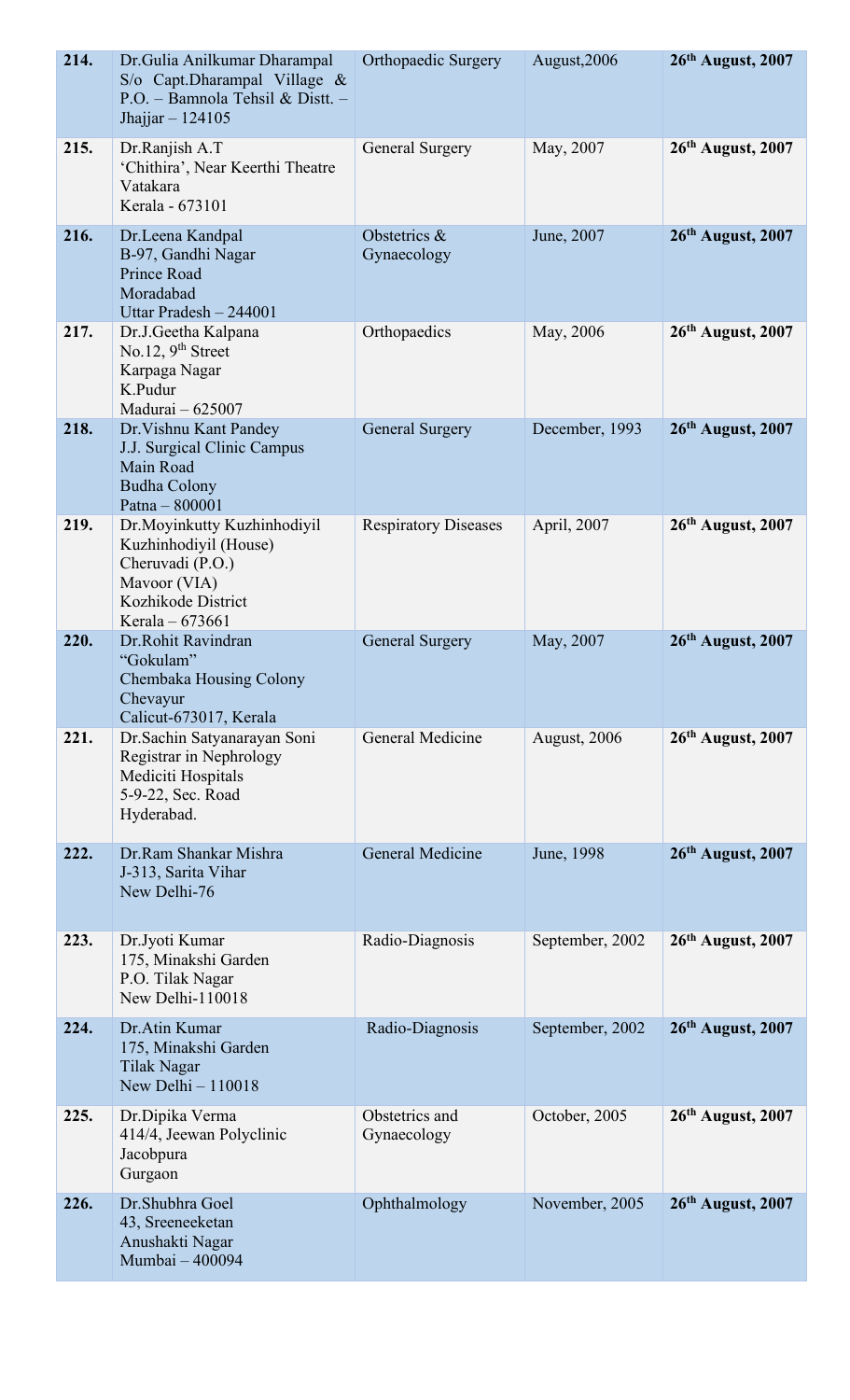| 227. | Dr.Naveen Gupta<br>C/o Sh.S.S.Gupta<br>H.No.730, Sector-8<br><b>Urban Estate</b><br>Karnal (Haryana)-132001                                    | Ophthalmology                  | May & June,<br>2005 | 26th August, 2007                      |
|------|------------------------------------------------------------------------------------------------------------------------------------------------|--------------------------------|---------------------|----------------------------------------|
| 228. | Dr.Pooja Gupta<br>17/15, Old Rajinder Nagar<br>New Delhi-110060                                                                                | Obstetrics &<br>Gynaecology    | April, 2006         | 26th August, 2007                      |
| 229. | Dr.Navneet Kumar<br>60-A, Rishi Nagar<br>Ludhiana $-141001$<br>Punjab                                                                          | Otorhinolaryngology            | May, 2004           | 26th August, 2007                      |
| 230. | Dr.Kapil Sikka<br>II/L-86, Lajpat Nagar<br>New Delhi $-24$                                                                                     | Otorhinolaryngology<br>(ENT)   | May, 2007           | 26th August, 2007                      |
| 231. | Dr.Sanjeev Dhanuka<br>Flat 7B 19A Chowdhury Lane<br>Shyam Bazar<br>Kolkata - 700004                                                            | Neuro Surgery                  | June, 2007          | 26th August, 2007                      |
| 232. | Dr.Anuradha K.B.<br>'Avanthi', 50/1717 A<br>Rail Nagar<br>S.C.Bose Club Road<br>Elamakkara P.O.<br>Kochi, Kerala - 682026                      | Dermatology $&$<br>Venereology | May, 2007           | $26th$ August, 2007                    |
| 233. | Dr.Niraj Gupta<br>B-201, Panchvati Society<br>F-Block, Vikas Puri<br>New Delhi-110018                                                          | Cardiology                     | April, 2007         | 27 <sup>th</sup><br>September,<br>2007 |
| 234. | Dr.Hariraj Singh Tomar<br>A-52, Residential Complex<br><b>Escorts Heart Institute</b><br>& Research Centre<br>Okhla Road<br>New Delhi - 110025 | Cardiology                     | April, 2007         | 27 <sup>th</sup><br>September,<br>2007 |
| 235. | Dr.Preetha Chandran<br>"Sreeramakripa"<br>Rishipuram<br>Govindapuram P.O.<br>Calicut – $673016$ (Kerala)                                       | Anaesthesiology                | March, 2003         | 27 <sup>th</sup><br>September,<br>2007 |
| 236. | Dr. Sreelatha Varma H.<br>Registrar<br>Malabar Institute of Medical<br>Sciences, Calicut, Kerala.                                              | Anaesthesiology                | September, 2003     | 27 <sup>th</sup><br>September,<br>2007 |
| 237. | Dr. Altaf Gauhar Haji<br>Peer Masjid Plan<br>Bandipur<br>Kashmir - 193502                                                                      | General Surgery                | May, 2007           | 27 <sup>th</sup><br>September,<br>2007 |
| 238. | Dr.Swati Jain<br>D-1, Gyan Ganga<br><b>BDA Colony</b><br>Kohe Fiza<br>Bhopal – 462001 (M.P.)                                                   | Radio Diagnosis                | October, 2004       | 27 <sup>th</sup><br>September,<br>2007 |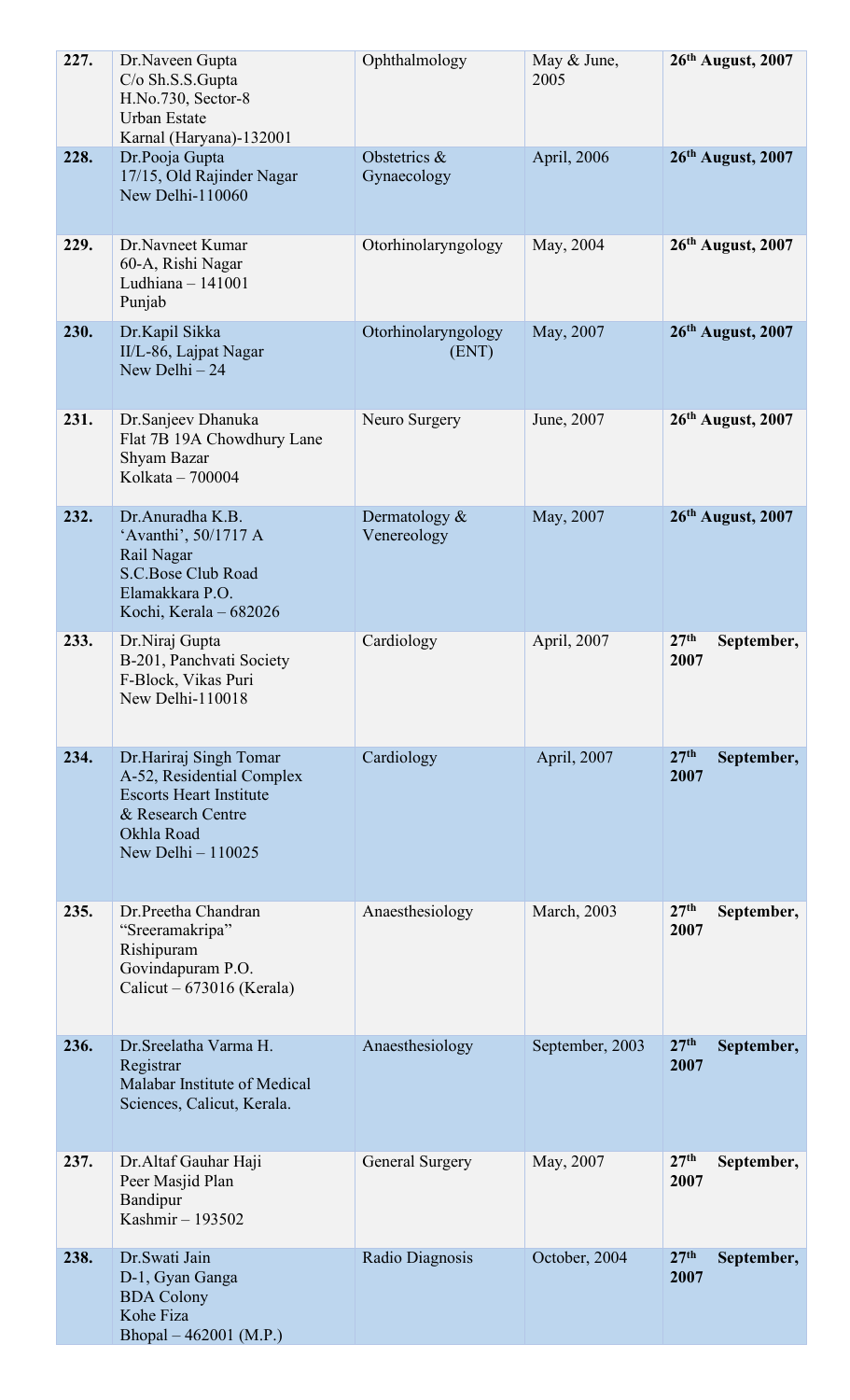| 239. | Dr. Shalini Chawla<br>568; Mandakini Enclave<br>Alaknanda<br>New Delhi $-110019$                                | Obstetrics and<br>Gynaecology       | June, 2007         | 27 <sup>th</sup><br>2007 | September, |
|------|-----------------------------------------------------------------------------------------------------------------|-------------------------------------|--------------------|--------------------------|------------|
| 240. | Dr.Deepa R.<br><b>BII-F1 Quarters</b><br><b>Medical College Campus</b><br>Pariyaram<br>Kannur – 670503 (Kerala) | Otorhinolaryngology                 | October, 2006      | 27 <sup>th</sup><br>2007 | September, |
| 241. | Dr.Manish Tandon<br>R-9, M.L.N. Medical College<br>Campus<br>Allahabad - 211001 (U.P.)                          | Ophthalmology                       | June, 2007         | 27 <sup>th</sup><br>2007 | September, |
| 242. | Dr. Ganpule Arvind Prakash<br>"Sukad", Mahadik Mal<br>NR Datia Mandir<br>Kolhapur – 416005 (M.S.)               | Genito Urinary<br>Surgery (Urology) | . May, 2006        | 27 <sup>th</sup><br>2007 | September, |
| 243. | Dr.Abhishek<br>151, Shivani Apartment<br>63, I.P. Extension<br>Delhi - 110092                                   | <b>General Surgery</b>              | September, 2006    | 27 <sup>th</sup><br>2007 | September, |
| 244. | Dr.Surabhi Gupta<br>9, Mataji Nagar<br>Dayal Bagh<br>Agra.                                                      | Radio Therapy                       | May, 2004          | 27 <sup>th</sup><br>2007 | September, |
| 245. | Dr. Ashish Singhal<br>R-724, First Floor<br>New Rajinder Nagar<br>New Delhi $-110060$                           | <b>General Surgery</b>              | September, 2006    | 27 <sup>th</sup><br>2007 | September, |
| 246. | Dr.Ravi K.<br>Aryankalam House<br>Annara<br>Tirur-1, Malappuram<br>Kerala - 676101                              | Orthopaedics                        | May, 2006          | 27 <sup>th</sup><br>2007 | September, |
| 247. | Dr.Vandana P.<br><b>Aryankalam House</b><br>Annara<br>Tirur-1, Malappuram<br><b>Kerala - 676101</b>             | Obstetrics &<br>Gynaecology         | <b>April, 2006</b> | 27 <sup>th</sup><br>2007 | September, |